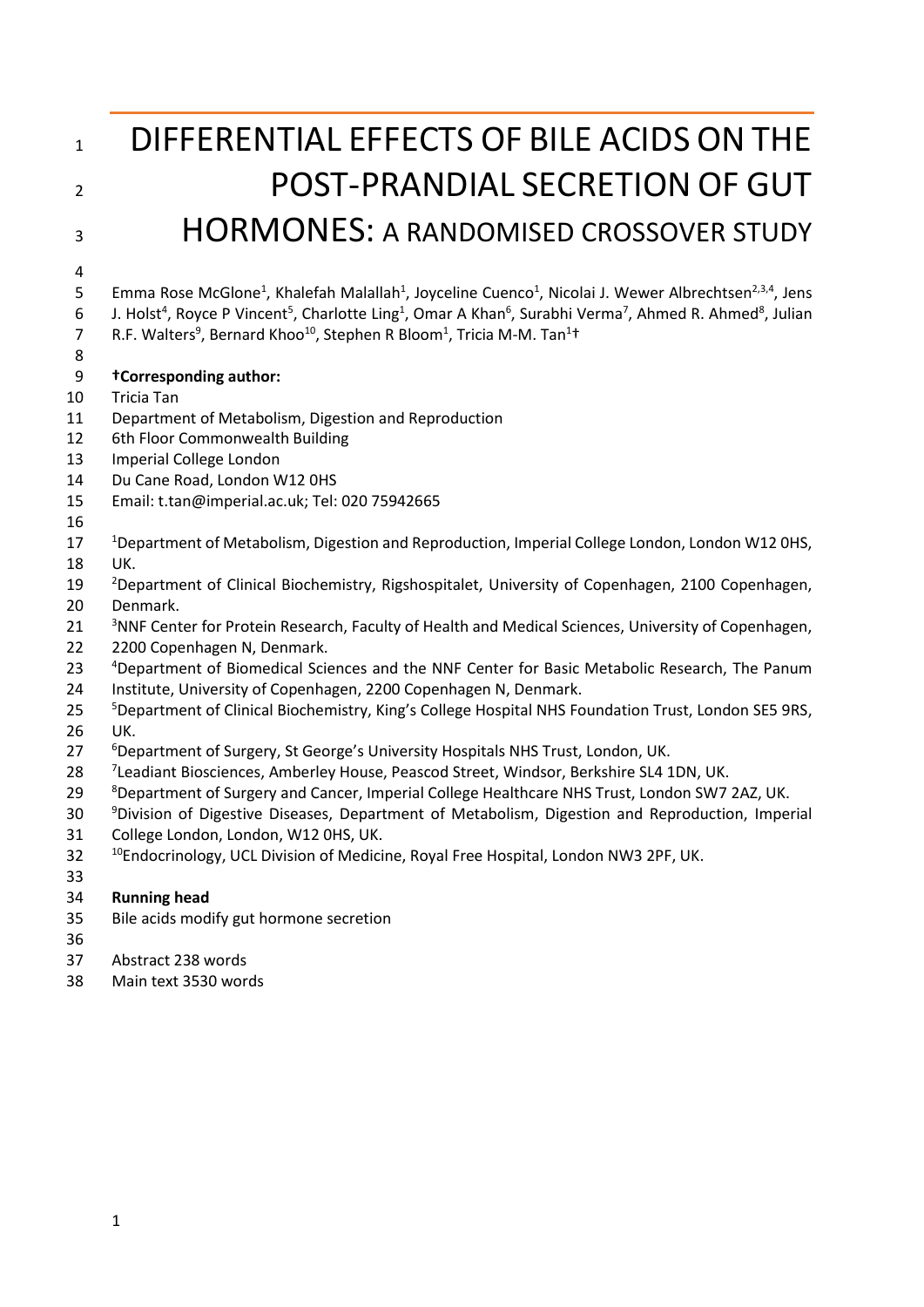## ABSTRACT

#### **AIMS**

 Bile acids (BA) regulate post-prandial metabolism directly and indirectly by affecting the secretion of gut hormones like glucagon-like peptide-1 (GLP-1). The post-prandial effects of BA on the secretion of other metabolically active hormones are not well understood. The objective of this study was to investigate the effect of oral ursodeoxycholic acid (UDCA) and chenodeoxycholic acid (CDCA) on post- prandial secretion of GLP-1, oxyntomodulin (OXM), peptide YY (PYY), glucose-dependent insulinotropic peptide (GIP), glucagon and ghrelin.

#### **METHODS**

 Twelve healthy volunteers underwent a mixed meal test 60 minutes after ingestion of UDCA (12-16 mg/kg), CDCA (13-16 mg/kg) or no BA in a randomised cross-over study. Glucose, insulin, GLP-1, OXM, PYY, GIP, glucagon, ghrelin and fibroblast growth factor 19 were measured prior to BA administration at -60, 0 (just prior to mixed meal) and 15, 30, 60, 120, 180 and 240 minutes after the meal.

#### **RESULTS**

 UDCA and CDCA provoked differential gut hormone responses: UDCA did not have any significant effects, but CDCA provoked significant increases in GLP-1 and OXM and a profound reduction in GIP. CDCA increased fasting GLP-1 and OXM secretion in parallel with an increase in insulin. On the other hand, CDCA reduced post-prandial secretion of GIP, with an associated reduction in post-prandial insulin secretion.

#### **CONCLUSIONS**

 Exogenous CDCA can exert multiple salutary effects on the secretion of gut hormones; if these effects are confirmed in obesity and type 2 diabetes, CDCA may be a potential therapy for these conditions.

#### **KEY WORDS:**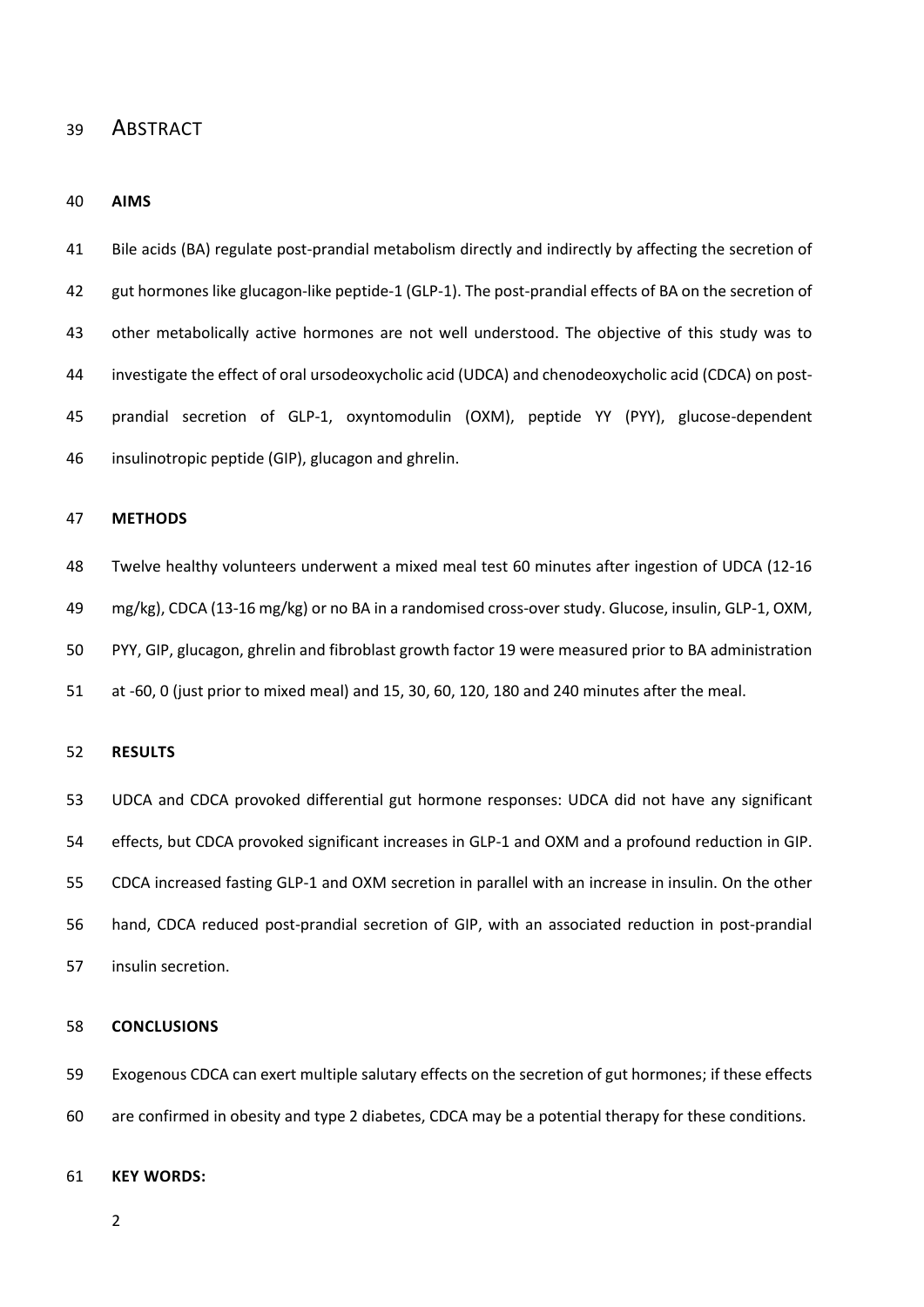Bile acid; Glucagon-like Peptides; Gut Hormones; Neuroendocrine Cells

#### **ABBREVIATIONS:**

- BA: bile acid; CDCA: chenodeoxycholic acid; FGF19: fibroblast growth factor 19; FXR: farnesoid X
- receptor; GIP: glucose-dependent insulinotropic peptide; GLP-1: glucagon-like peptide 1; OXM:
- oxyntomodulin; PYY: peptide tyrosine tyrosine; RYGB: Roux-en-Y gastric bypass; TGR5/GPBAR1:
- Takeda G-protein-receptor 5/G-protein coupled bile acid receptor 1; UDCA: ursodeoxycholic acid

#### **NEW AND NOTEWORTHY**

- 70 Oral CDCA and UDCA have different effects on gut and pancreatic hormone secretion.
- 71 A single dose of CDCA increased fasting secretion of the hormones GLP-1 and OXM with an accompanying increase in insulin secretion.
- CDCA also reduced post-prandial GIP secretion which was associated with reduced insulin.
- In contrast, UDCA did not change gut hormone secretion fasting and post-prandially.
- 75 Oral CDCA could be beneficial to patients with obesity and diabetes.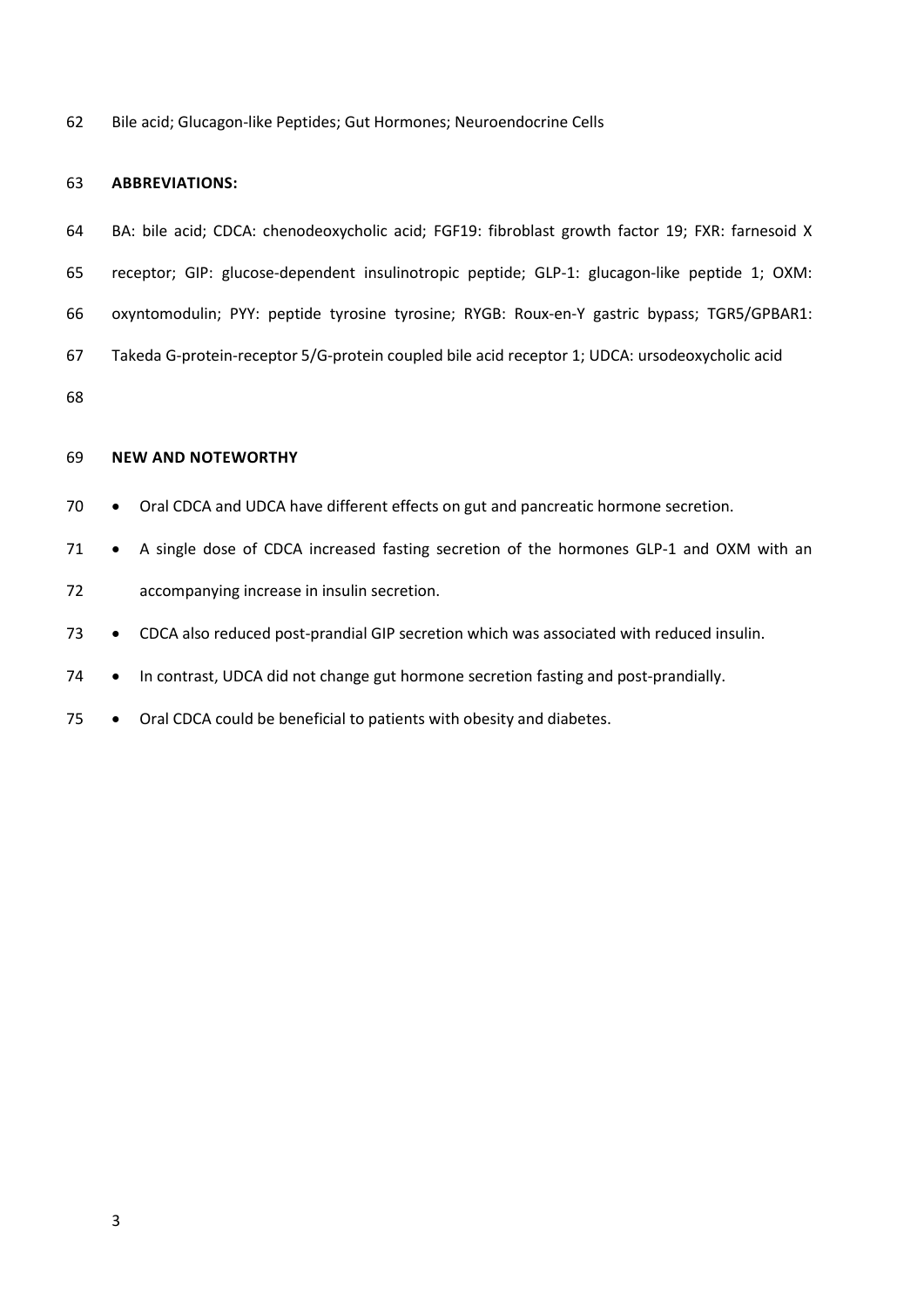# **Differential effects of bile acids on the post-prandial secretion of gut hormones: a randomised crossover study**

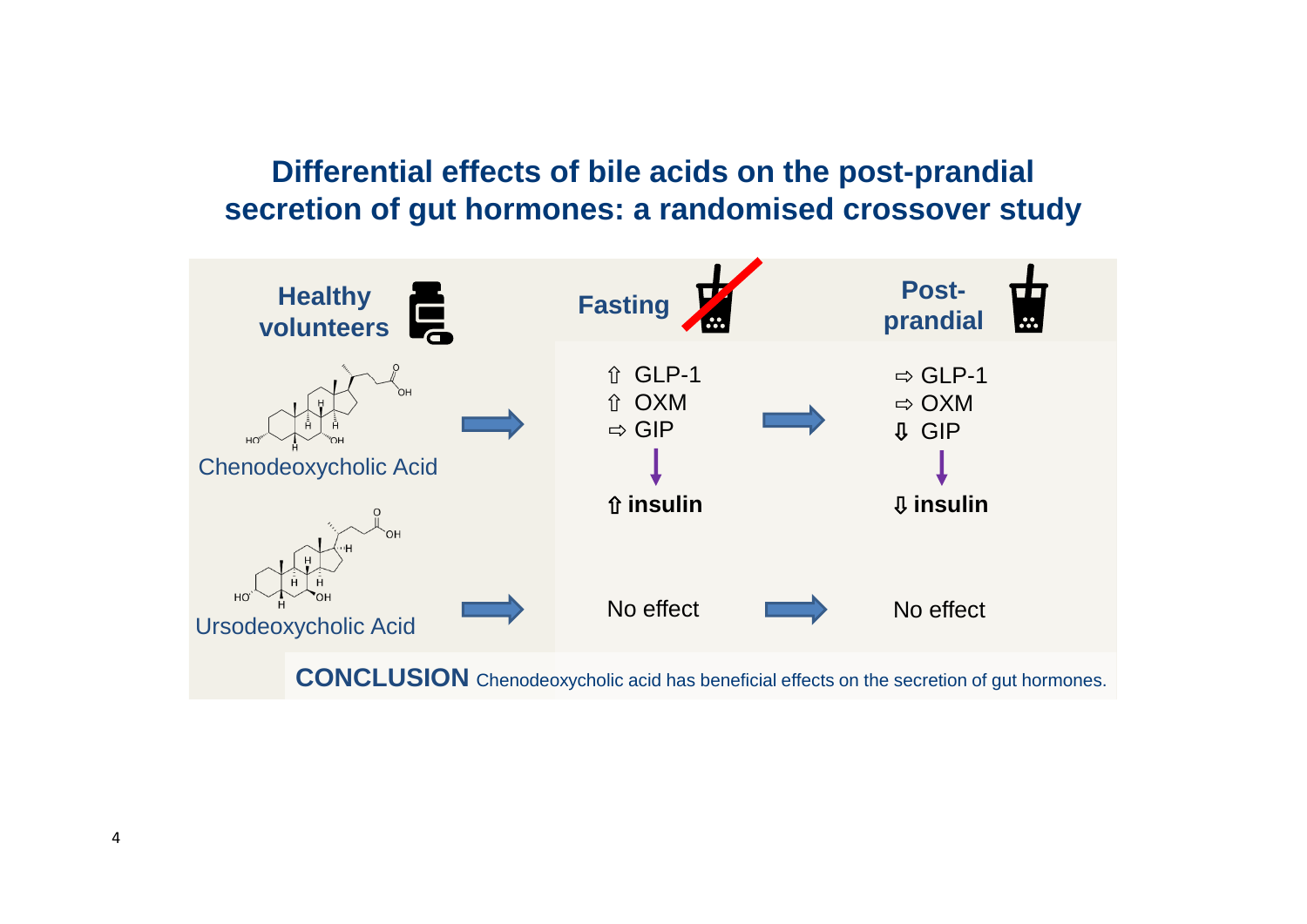## INTRODUCTION

 Bile acids (BA) are thought to possess both gut hormone-mediated and gut hormone-independent actions that regulate appetite and assist with post-prandial nutrient metabolism by acting on the nuclear farnesoid X receptor (FXR) and the G-protein coupled cell membrane receptor Takeda G- protein-receptor 5/G-protein coupled bile acid receptor 1 (TGR5/GPBAR1) (18). Key gut hormones 81 that regulate metabolism include glucagon-like peptide 1 (GLP-1), an incretin hormone that stimulates 82 post-prandial insulin secretion from the pancreas, suppresses appetite and reduces body weight (3); 83 oxyntomodulin (OXM), a dual agonist of both GLP-1 and glucagon receptors, which causes suppression 84 of appetite and loss of body weight (12); peptide tyrosine tyrosine (PYY), a satiety hormone that acts through neuropeptide Y2 receptors to suppress appetite and reduce body weight (4); glucose- dependent insulinotropic peptide (GIP), a major incretin that may have greater effects on post-87 prandial insulinotropy than GLP-1 (21) and which promotes triglyceride uptake in adipocytes (3); and ghrelin, which stimulates appetite and suppresses insulin secretion (6).

 In animal models, BA stimulate secretion of GLP-1 and PYY from enteroendocrine L-cells in the small bowel and the colon through basolateral TGR5/GPBAR1 (16). Through FXR, the BA chenodeoxycholic acid (CDCA) potently stimulates fibroblast growth factor 19 (FGF19) secretion from ileal enterocytes (36): this hormone also has regulatory effects on hepatic carbohydrate (23) and protein metabolism (14). In the liver, FXR activation decreases lipogenesis, increases fatty acid oxidation and decreases glycolysis (8, 32). Interestingly, FXR activation has been reported to decrease proglucagon expression and GLP-1 secretion from L-cells (28). Exogenous BA have been demonstrated to stimulate GLP-1 secretion when fasting (9, 19, 22, 35). Intraduodenally infused CDCA, however, did not lead to any significant difference in the oral glucose tolerance test (OGTT)-induced secretion of GLP-1, PYY and cholecystokinin (19). Very few studies have examined the actions of oral BA in the context of a meal stimulus. One small study investigating the effect of a single dose of oral ursodeoxycholic acid (UDCA)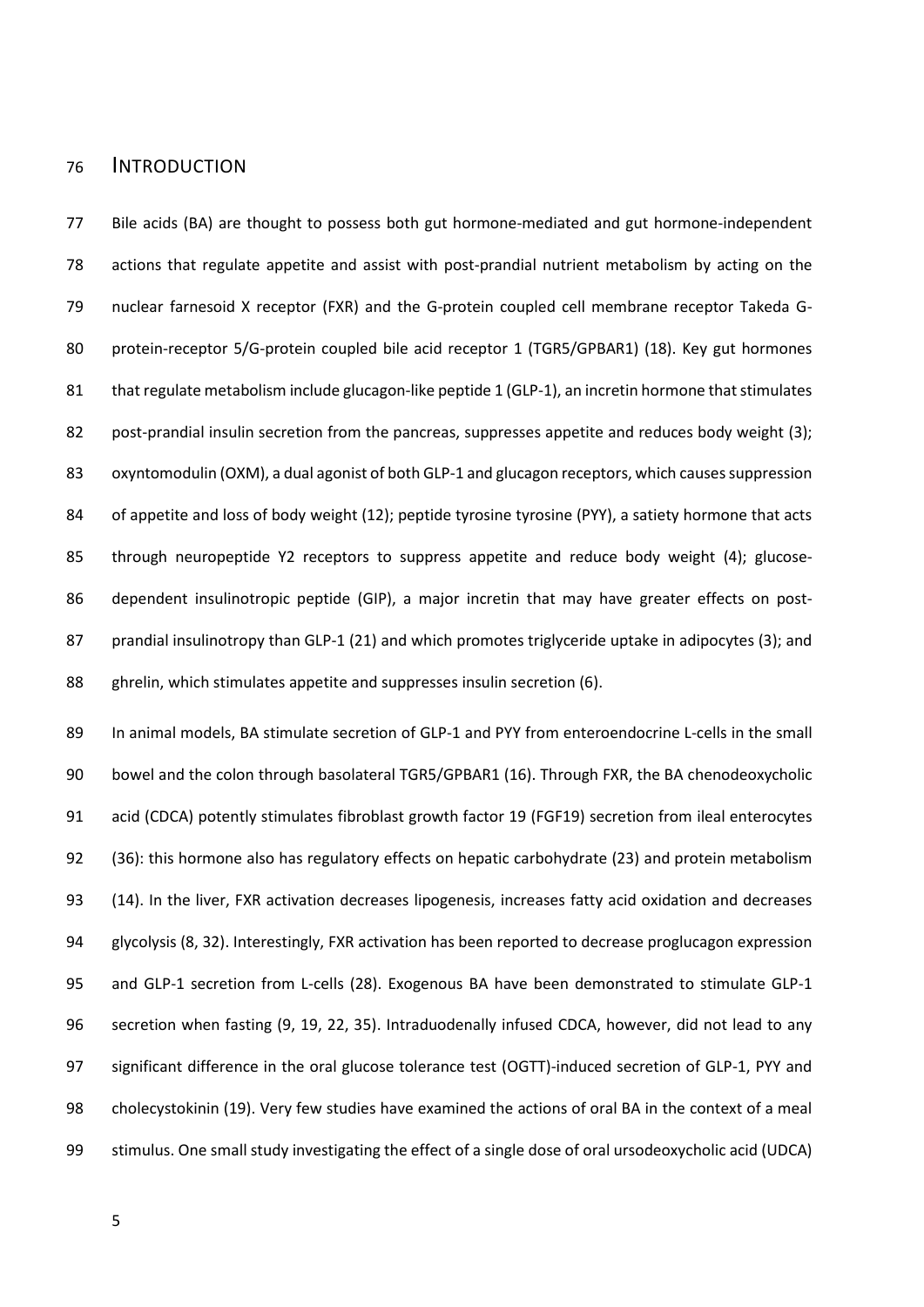showed a small increase in early post-prandial GLP-1 secretion in healthy volunteers (20); a randomised, open-label study of UDCA treatment over 12 weeks showed a similarshort-lived increase in early post-prandial GLP-1 secretion accompanying improvements in HbA1c and body weight in people with type 2 diabetes and chronic liver disease (25). After treatment of people with obesity and type 2 diabetes with a mixture of BA over 28 days, there was a small increase in GLP-1 secretion in response to a meal stimulus (7).

 Few of the abovementioned studies have comprehensively interrogated the effects of oral BA on gut hormones other than GLP-1. Although GLP-1 is of importance, the combination of GLP-1 with other gut hormones such as OXM and PYY has synergistic metabolic effects (5). Moreover, there are potentially diverse effects of BA on metabolism via the hormones GIP, glucagon, and ghrelin. Therefore, the objective of this study was to comprehensively investigate the effects of a single dose 111 of oral BA on metabolically active gut and pancreatic hormone levels, measured using high sensitivity and high specificity assays, following a standardised meal in healthy volunteers. We compared the effects of two species of BA: UDCA and CDCA. These BA were chosen for their contrasting pharmacological properties on the major BA receptors. CDCA is a potent FXR agonist and also stimulates TGR5/GPBAR1, whereas UDCA has weak or absent activity at TGR5/GPBAR1 (16) and may act as a competitive antagonist at FXR (26), hence theoretically increasing GLP-1 secretion (28).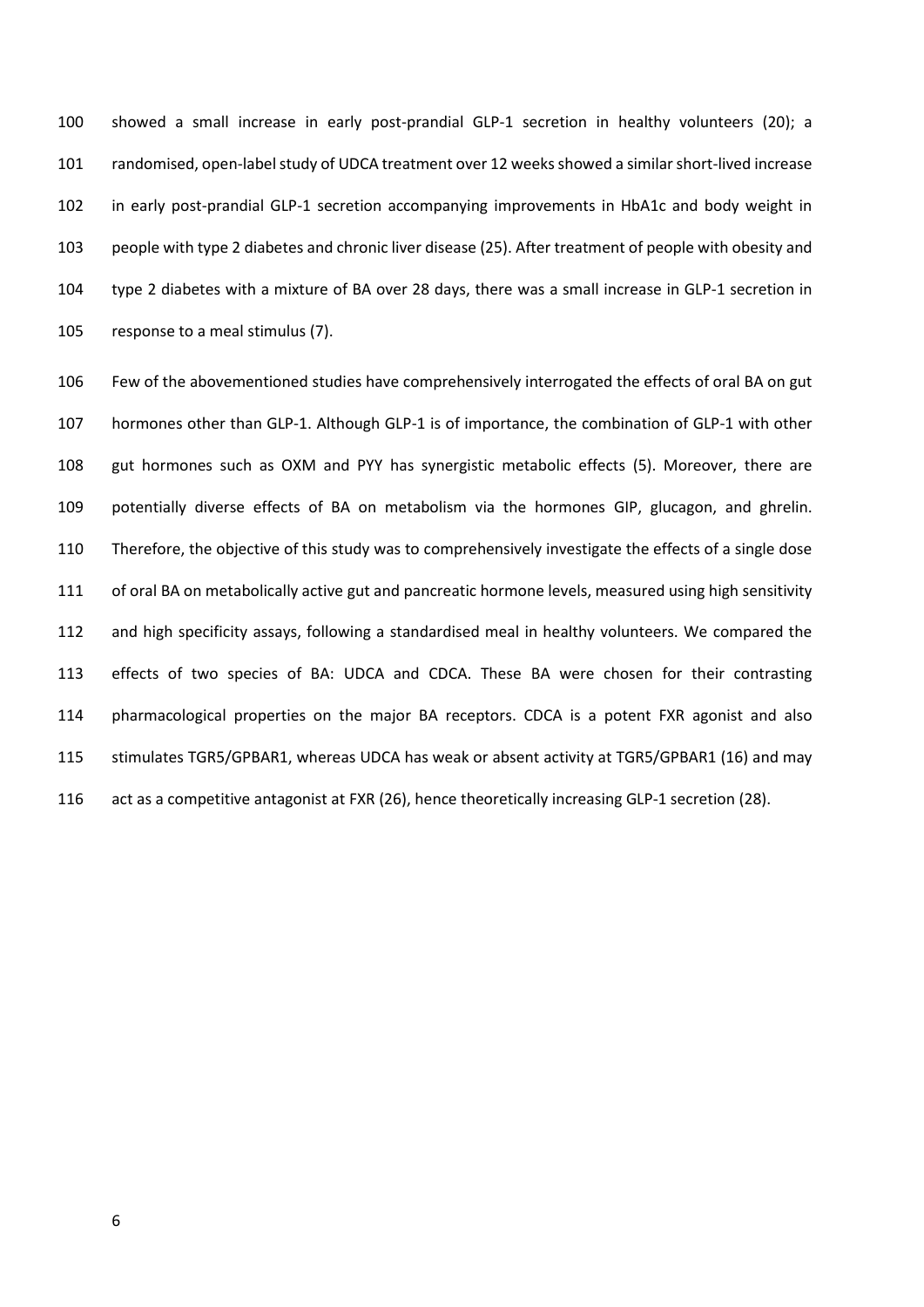## METHODS

#### **STUDY DESIGN AND PARTICIPANTS**

 Healthy volunteers were recruited for this mechanistic physiological study, which took place at the UK National Institute for Health Research (NIHR) Imperial Clinical Research Unit Facility (CRF) at Hammersmith Hospital, London, between January and March 2018. The study was randomised, crossover and open label, with each participant attending for three visits spaced approximately one week apart. Participants were recruited from the CRF's healthy volunteer database. Included participants were normoglycaemic (HbA1c <39mmol/mol (5.7%) and fasting glucose <5.6 mmol/L); exclusion criteria included pregnancy and known sensitivity to BA treatment. The primary outcomes were GLP-1, OXM and PYY secretion following ingestion of the mixed meal as measured by the area- under-curve (AUC) for concentration vs time. Secondary outcomes included AUCs for glucose, insulin, ghrelin, GIP and FGF19.

#### **MIXED MEAL TEST**

 During each visit, participants underwent a mixed meal test) 60 minutes following ingestion of no BA (negative control: Nil), UDCA or CDCA. BA were administered in the form of tablets (250 mg or 500 mg). Participants consumed 12-16 mg/kg of UDCA (Advanz Pharma) or 13-16 mg/kg of CDCA (Leadiant Pharmaceuticals) with water, one hour before the test meal. The timing of BA administration before mixed meal consumption was based on previous studiesthat suggested stimulation of GLP-1 secretion within 30-60 min (9, 20, 22). The doses in this study were based on established daily doses used in clinical practice for gallstone dissolution and given to the nearest multiple of 250 mg. The order of 137 treatments was randomised using a computerised random number generator [\(www.random.org\)](http://www.random.org/). All mixed meal tests were performed in the morning. Prior to commencement study investigators confirmed that subjects had fasted for at least 10 hours and avoided heavy exercise and alcohol the previous day. Bloods were sampled from an indwelling venous cannula at the following time points: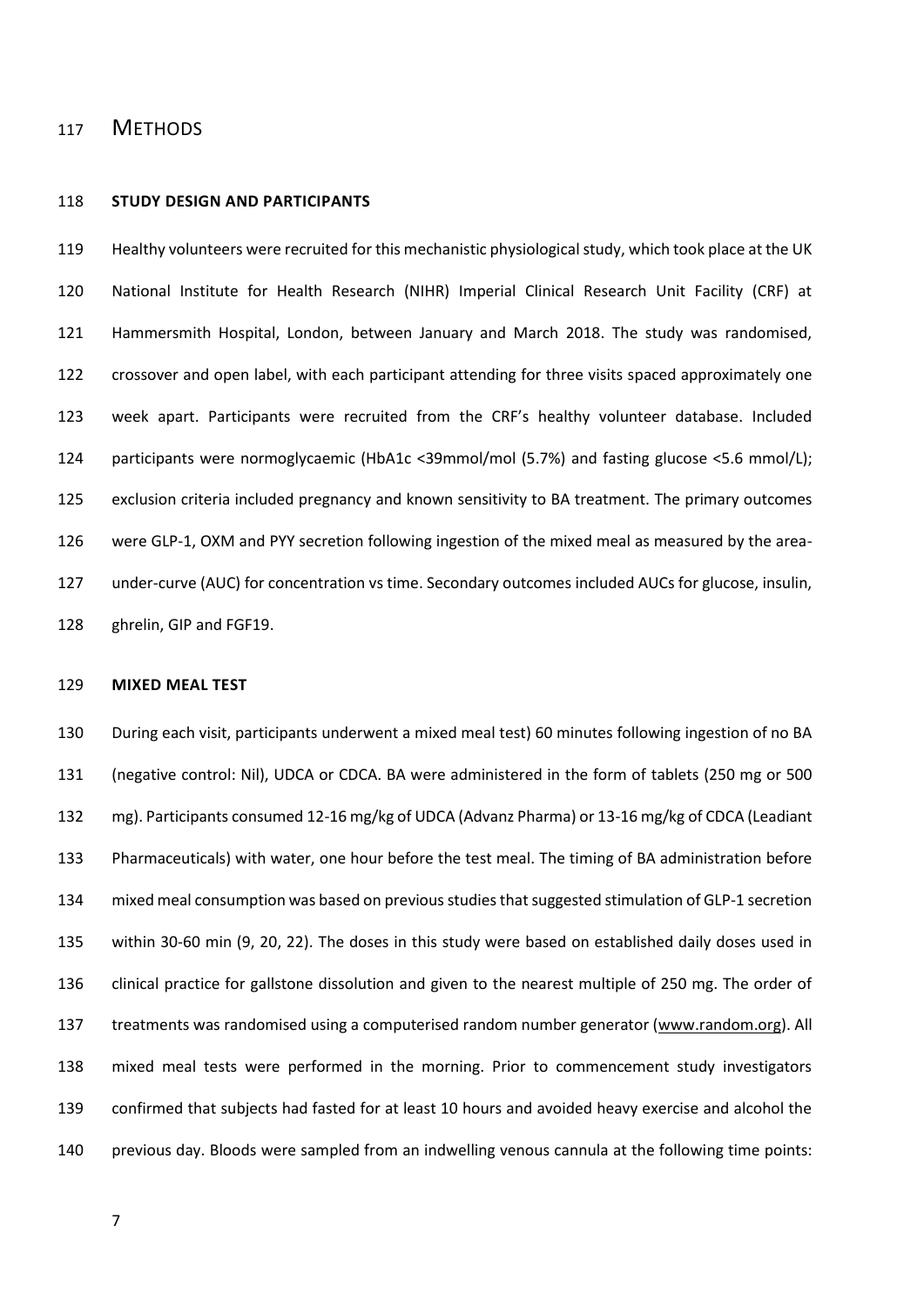prior to ingestion of bile acid (-60 min), immediately prior to consumption of the meal (0 min), and then at intervals after commencement of the meal (15, 30, 60, 120, 180, 240 min). The standardised meal consisted of two vanilla flavour Ensure Plus milkshakes (440 ml, Abbott Nutrition), served in a glass, equivalent to 700 kilocalories (22 g fat, 26 g protein and 100 g carbohydrate). Participants were directed to consume the entire meal in no more than 10 minutes.

### **BLOOD SAMPLING AND ASSAYS**

 Blood samples for gut hormone analysis were collected in lithium heparin tubes containing 0.1 mL of aprotinin (1000 KIU/4 mL of blood, Nordic Pharma Ltd) and a dipeptidyl peptidase 4 (DPP-4) inhibitor 149 Diprotin A (20 µg/mL blood, Enzo Life Sciences (UK) Ltd) and set on ice immediately after collection. After centrifugation at 4°C, plasma was separated and stored at -80°C until analysis. Total GLP-1 and glucagon were measured using validated, enzyme linked immunosorbent assays (ELISA; Mercodia 10- 1278-01 and 10-1271-01), with lowest limits of quantification (LLOQ) of 0.65 pmol/L and 1.5 pmol/L respectively. Total GLP-1 was measured as this is regarded as the best measure of L-cell production, taking into account the local degradation of GLP-1 by dipeptidyl peptidase-IV in the capillaries draining the gut mucosa (15). The high-stringency 'Alternative' protocol was used for the glucagon assay to minimise cross-reactivity with other proglucagon derived peptides (1). Total PYY was measured using an in-house radioimmunoassay with LLOQ of 8.7 pmol/L. Plasma OXM was measured using a specific and sensitive mass-spectrometry validated immunoassay with LLOQ of 0.5 pmol/L (34). GIP and ghrelin were measured using a Milliplex human metabolic hormone magnetic bead panel (Millipore HMHEMAG-34K) customised to measure these two hormones with LLOQs of 0.3 pmol/L and 4 pmol/L respectively. The intra- and inter-assay coefficient of variation (CV) for total GLP-1, glucagon, PYY and OXM were <10%. The intra-assay and inter-assay CVs for GIP and ghrelin were 10% and 15% respectively. Blood for insulin and FGF19 was collected in plain tubes. Samples were allowed to clot at room temperature for 15 minutes before centrifugation, the serum was separated and then stored at -80°C until analysis. FGF19 was measured using ELISA (Biovendor RD191107200R), with an LLOQ of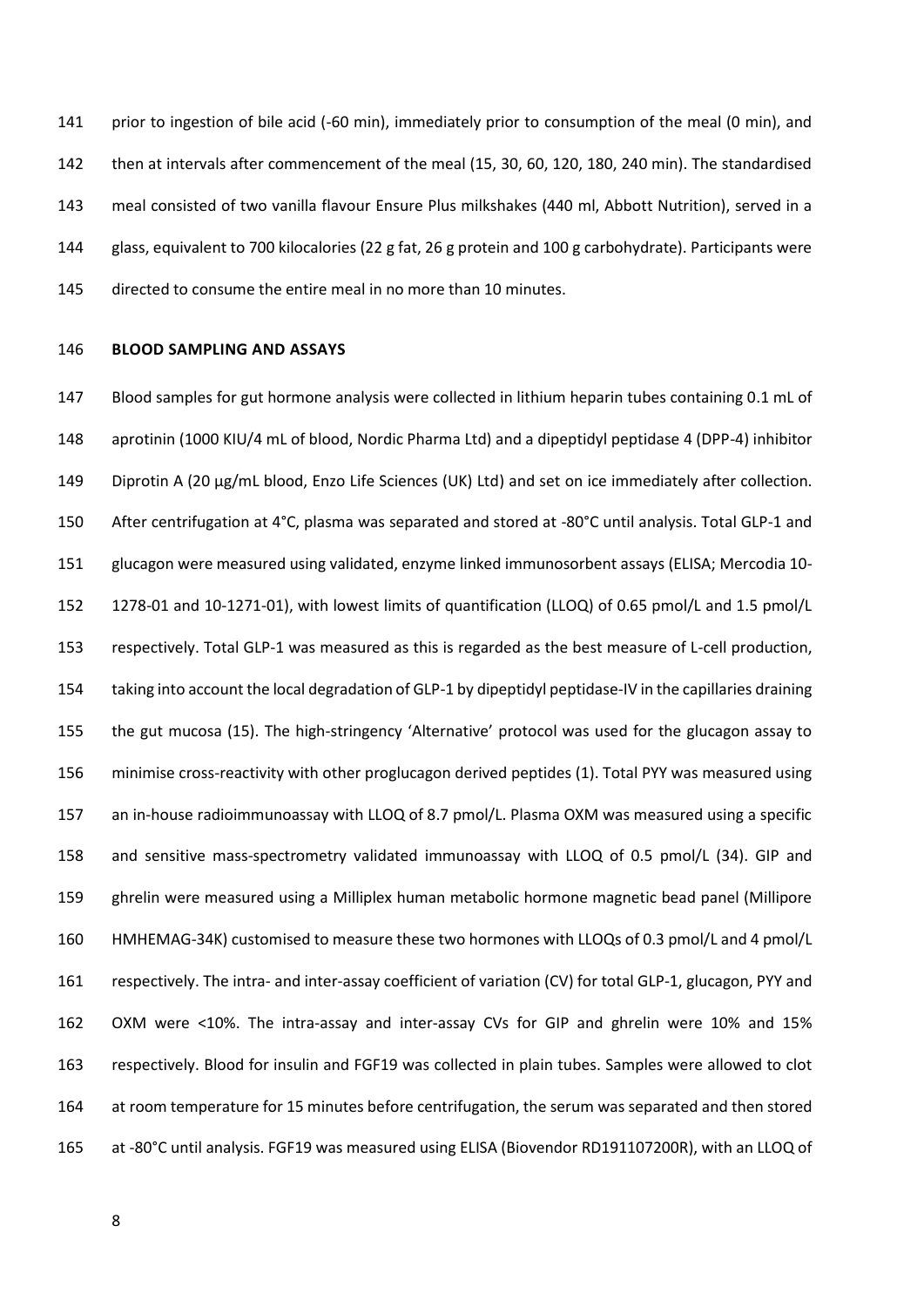4.8 pg/ml, and intra-assay and inter-assay CVs of <10%. Glucose, HbA1c and insulin were measured by North West London Pathology: Abbott Architect hexokinase assay for glucose, chemiluminescent microparticle immunoassay for insulin and Tosoh G8 HPLC assay for HbA1c, with CVs for precision of <5%, <5% and <10% respectively. BA were measured from plasma using HPLC-tandem mass spectrometry (27). This assay measures 15 fractions of BA with intra-assay CV of 1.5-6.8% and inter-assay CV of 3.6-8.0%.

#### **STATISTICAL ANALYSIS**

 Estimates of hepatic insulin sensitivity (HOMA2 %S) were derived from fasting glucose and fasting insulin using the interactive, 24-variable homeostasis modelling assessment using default values (11). 175 Matsuda's Insulin Sensitivity Index (MISI) (17) was calculated using the following formula in pmol-176 <sup>1</sup>·mmol<sup>-1</sup>: 10000/(fasting glucose [mmol/L] × fasting insulin [pmol/L] × mean glucose during mixed 177 meal from 0 to +120 min  $\times$  mean insulin during mixed meal from 0 to +120 min)<sup>0.5</sup>. The insulinogenic 178 index ( $\Delta$ ins15/ $\Delta$ glu15) was calculated as (insulin<sub>15 min</sub> – fasting insulin / glucose<sub>15 min</sub> – fasting glucose) 179 in mU/mmol; this measure has been validated using a liquid mixed meal and shown to correlate well with insulin secretion during a hyperglycaemic clamp (29). Using the trapezoid rule, total AUC was calculated from -60 to 240 min and incremental AUCs from -60 to 0 min (fasting phase) and from time of ingestion of the mixed meal at 0 min to 240 min (post-prandial phase). A power calculation for a repeated measures one-way ANOVA, using the GLP-1 AUCs and standard deviation (SD) reported by Murakami et al. (20), showed that with 12 participants we would have 80% power to determine a statistically and physiologically significant difference in AUC with an alpha of 0.05. Statistical analysis was performed using GraphPad Prism 8.1.2 (GraphPad Software) and STATA15 (STATACorp LLC). The effects of each treatment on fasting values at -60 and 0 minutes were analysed using a repeated measures linear mixed model incorporating the baseline value at -60 minutes, age, sex, BMI and HbA1c as covariates. Glucose, insulin and gut hormone AUCs were compared between treatments using a repeated measures linear mixed model, incorporating age, sex, BMI and HbA1c as covariates.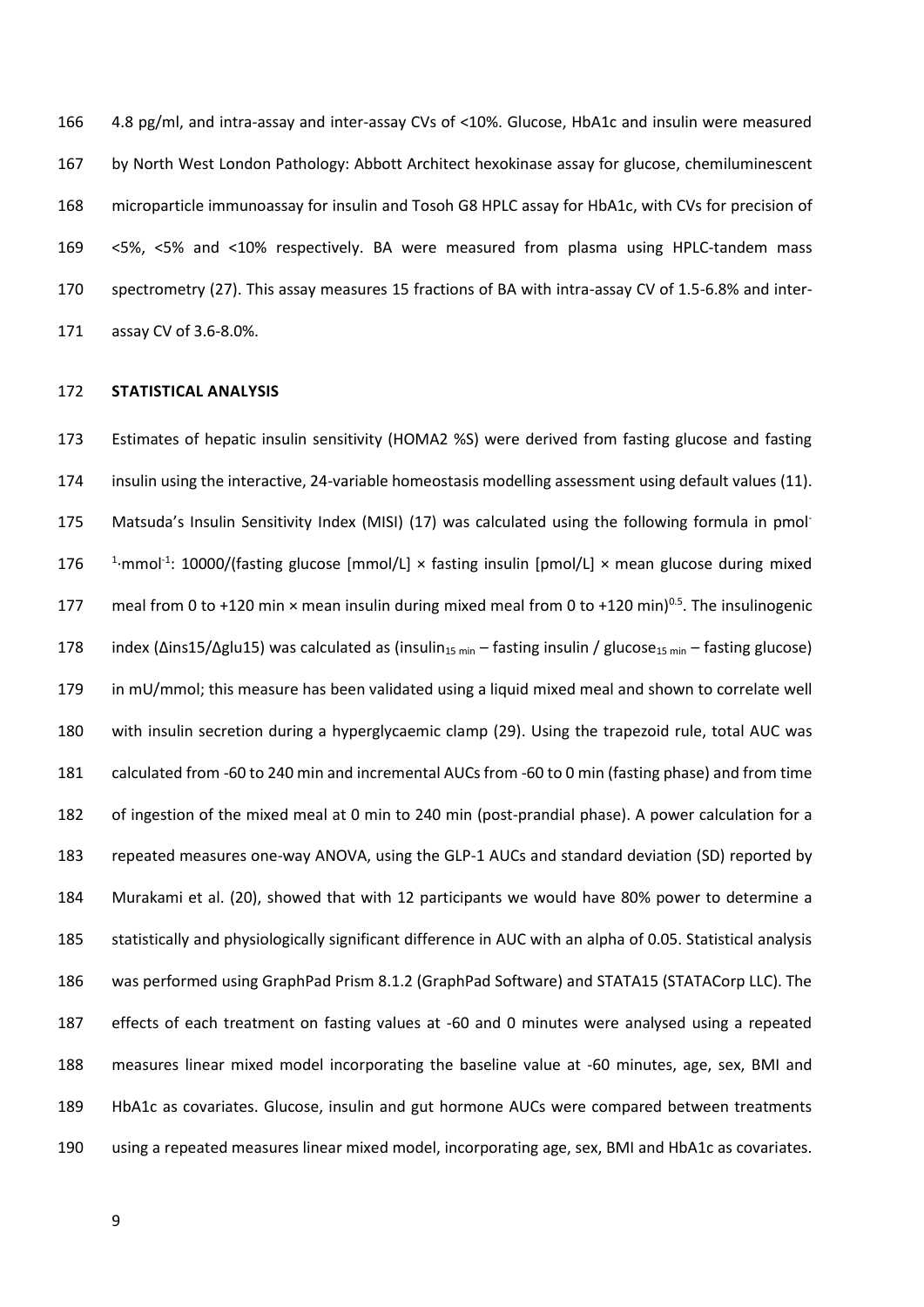Adjusted p-values with the Bonferroni correction are reported. P-values <0.05 were considered statistically significant.

## **STUDY APPROVAL**

 The study was performed in accordance with Good Clinical Practice principles and all participants gave written consent prior to inclusion in the study. Ethical approval was obtained from the UK National Health Service Health Research Authority West London Research Ethics Committee (reference 17/LO/0126). As this was a physiological study (where the BA were used as a tool to provoke a physiological response), it was not considered a clinical trial of an investigational medicinal product in conformance with Regulation (EU) No 536/2014.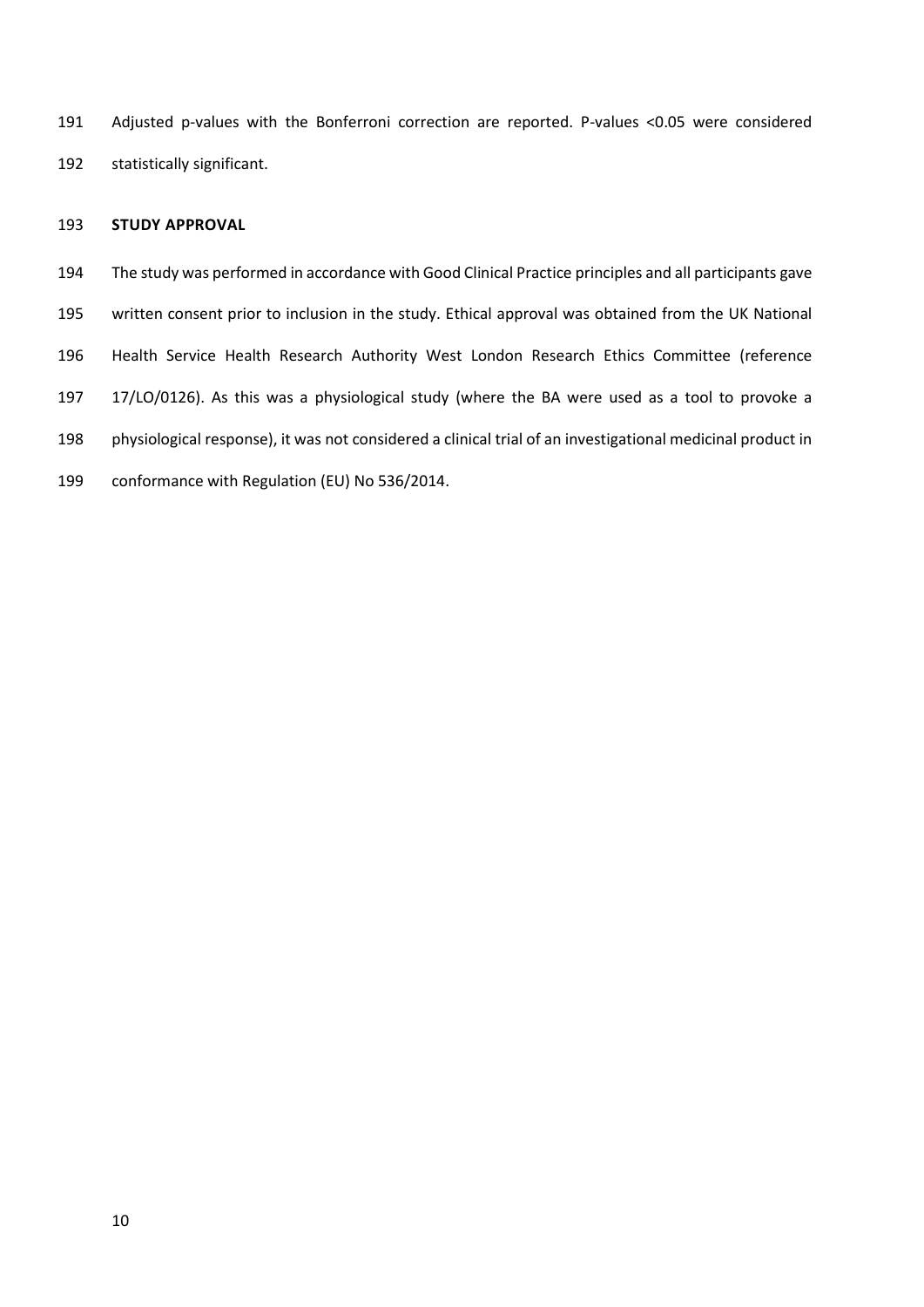## RESULTS

#### **PARTICIPANT CHARACTERISTICS**

202 Thirteen volunteers were recruited and began study visits; one dropped out after one visit due to a change in employment circumstances. Twelve completed all three visits and were included in the analysis. Baseline demographics are listed in Table 1. No volunteers were taking any medications, and none had had previous bowel resection or cholecystectomy. There were no adverse events during the study.

### **ORAL CDCA AND UDCA ENRICHED CIRCULATING BA LEVELS DURING THE MIXED MEAL**

 In the Nil control arm, the mixed meal led to a small increase in total CDCA detected in the blood reflecting endogenous secretion and enterohepatic recirculation. After ingestion of exogenous unconjugated UDCA or CDCA, we detected a large rise in the corresponding unconjugated BA in blood 211 samples as well as a rise in the conjugates resulting from hepatic metabolism, especially the glycine 212 conjugates (Supplementary Table S1 [https://figshare.com/s/d38e15d3725307801769\)](https://figshare.com/s/d38e15d3725307801769). The pharmacological dose of CDCA employed led to an approximately 5.5-fold increase in mean total CDCA (unconjugated+conjugated) exposure, as judged by the AUC over the Nil control arm; the oral UDCA led to around a 35-fold increase in mean total UDCA exposure over the Nil control arm. Total UDCA and CDCA peaked at 30 min after the mixed meal ingestion (90 min after BA ingestion) (Supplementary 217 Figure S[1 https://figshare.com/s/010ed85de9ca9e4dcfcc\)](https://figshare.com/s/010ed85de9ca9e4dcfcc).

## **CDCA ATTENUATES THE POST-PRANDIAL RISE IN INSULIN WITHOUT A CHANGE IN GLUCOSE**

#### **EXCURSION**

220 After BA administration, the total AUC (tAUC- to  $240$ ) for glucose was not significantly altered in comparison to Nil control (Table 2). Neither UDCA nor CDCA changed fasting glucose levels significantly after ingestion based on the incremental area-under curve between -60 min and 0 min (iAUC-60 to 0), nor was there a significant change between the interventions in the glucose excursion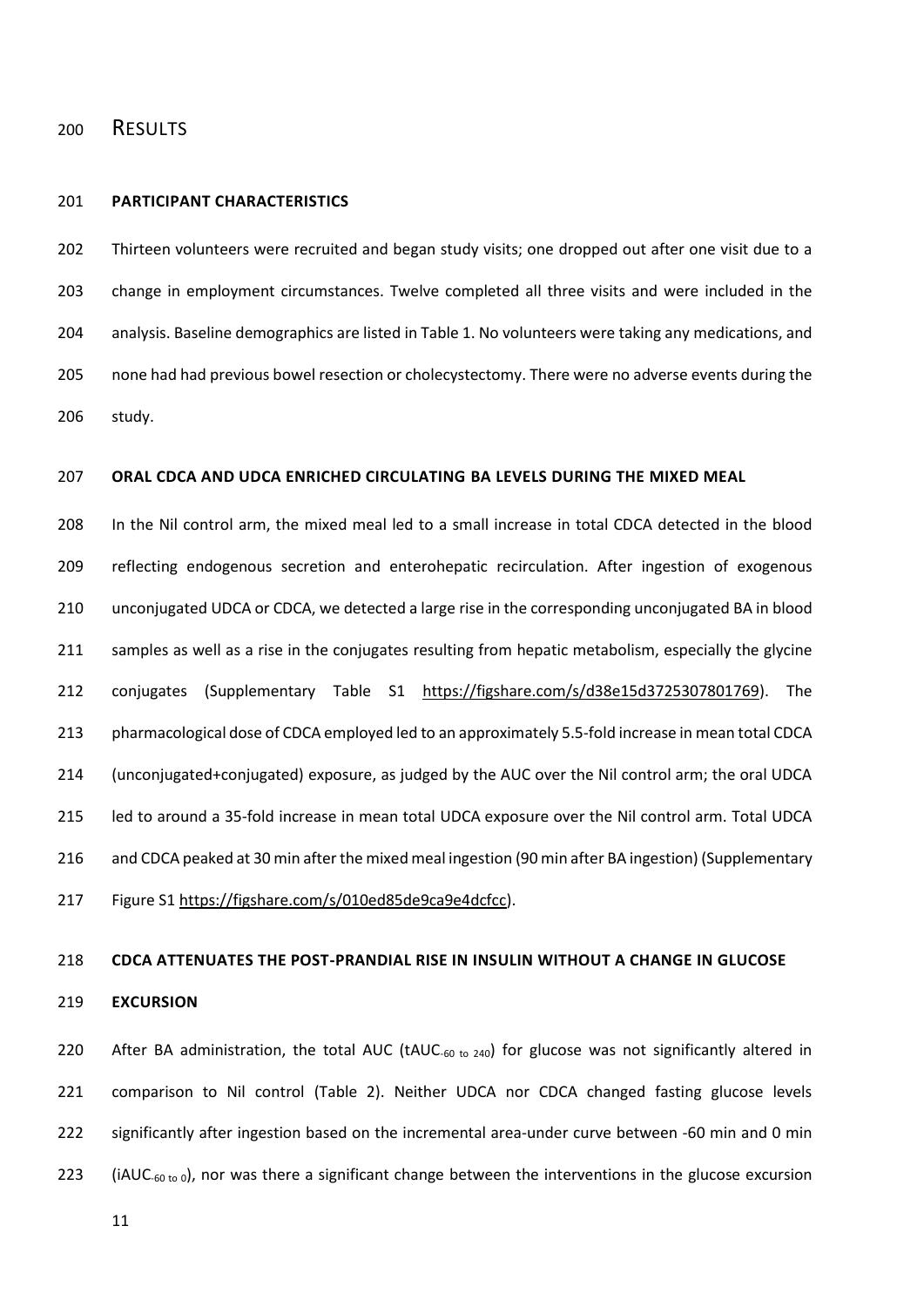224 after mixed meal as judged by the incremental area-under-curve from 0 to 240 min (iAUC<sub>0 to 240</sub>) in 225 these healthy volunteers (Figure 1A, Table 2). After CDCA, there was a 36% reduction in insulin tAUC<sub>0</sub> 226  $\frac{1}{10}$   $\frac{240}{10}$  with a smaller reduction noted with UDCA. Assessment of the response of fasting insulin levels 227 to CDCA using iAUC-60 to 0 showed a significant rise in insulin secretion, followed by an attenuation of 228 post-prandial insulin iAUC<sub>0 to 240</sub> in comparison to Nil control by 58%; a similar analysis with UDCA 229 showed no significant changes in the fasting and post-prandial phases (Figure 1B-D and Table 2). 230 Calculation of the insulinogenic index (insulin<sub>15 min</sub> – fasting insulin / glucose<sub>15 min</sub> – fasting glucose) as 231 a measure of acute insulin secretion in response to the mixed meal (2) showed this to be significantly 232 lower after ingestion of CDCA when compared to Nil control (Figure 1E). Calculation of Matsuda's 233 Insulin Sensitivity Index (MISI) as a measure of whole-body insulin sensitivity did not show a significant 234 difference between treatment arms (Figure 1F).

#### 235 **CDCA INCREASES FASTING GLP-1 AND OXM SECRETION**

236 The overall secretion of GLP-1 and OXM (tAUC-60 to 240) was significantly increased in response to CDCA 237 compared to Nil control. There were no significant changes in tAUC-60 to 240 of PYY, ghrelin nor glucagon. 238 In parallel to the rise in fasting insulin  $i$ AUC- $60 \text{ to } 0$ , CDCA increased GLP-1 and OXM  $i$ AUC- $60 \text{ to } 0$  in 239 comparison to Nil control (Table 2). In the Nil control arm, as expected, we saw post-prandial increases 240 in GLP-1, OXM, PYY and glucagon as measured by  $iAUC<sub>0 to 240</sub>$  with a suppression of ghrelin. Assessing 241 the differences in post-prandial secretion after CDCA using  $iAUC<sub>0 to 240</sub>$ , there was no significant 242 difference for GLP-1, OXM, PYY, glucagon nor ghrelin (Figure 2, Table 2).

#### 243 **CDCA SUPPRESSES POST-PRANDIAL GIP SECRETION**

244 There was a reduction in GIP tAUC<sub>0-240</sub> after CDCA in comparison with Nil. This was driven by a marked 245 post-prandial suppression of iAUC<sub>0 to 240</sub> by approximately 33%; there was no difference in iAUC-60 to 0 246 (Table 2). There was also a delay in the median Tmax (time of peak of GIP secretion) from 60 to 120 247 min with CDCA (Figure 2D), which is likely related to the pharmacokinetic Tmax of total CDCA at 30 248 min (Supplementary Figure S1 [https://figshare.com/s/010ed85de9ca9e4dcfcc\)](https://figshare.com/s/010ed85de9ca9e4dcfcc).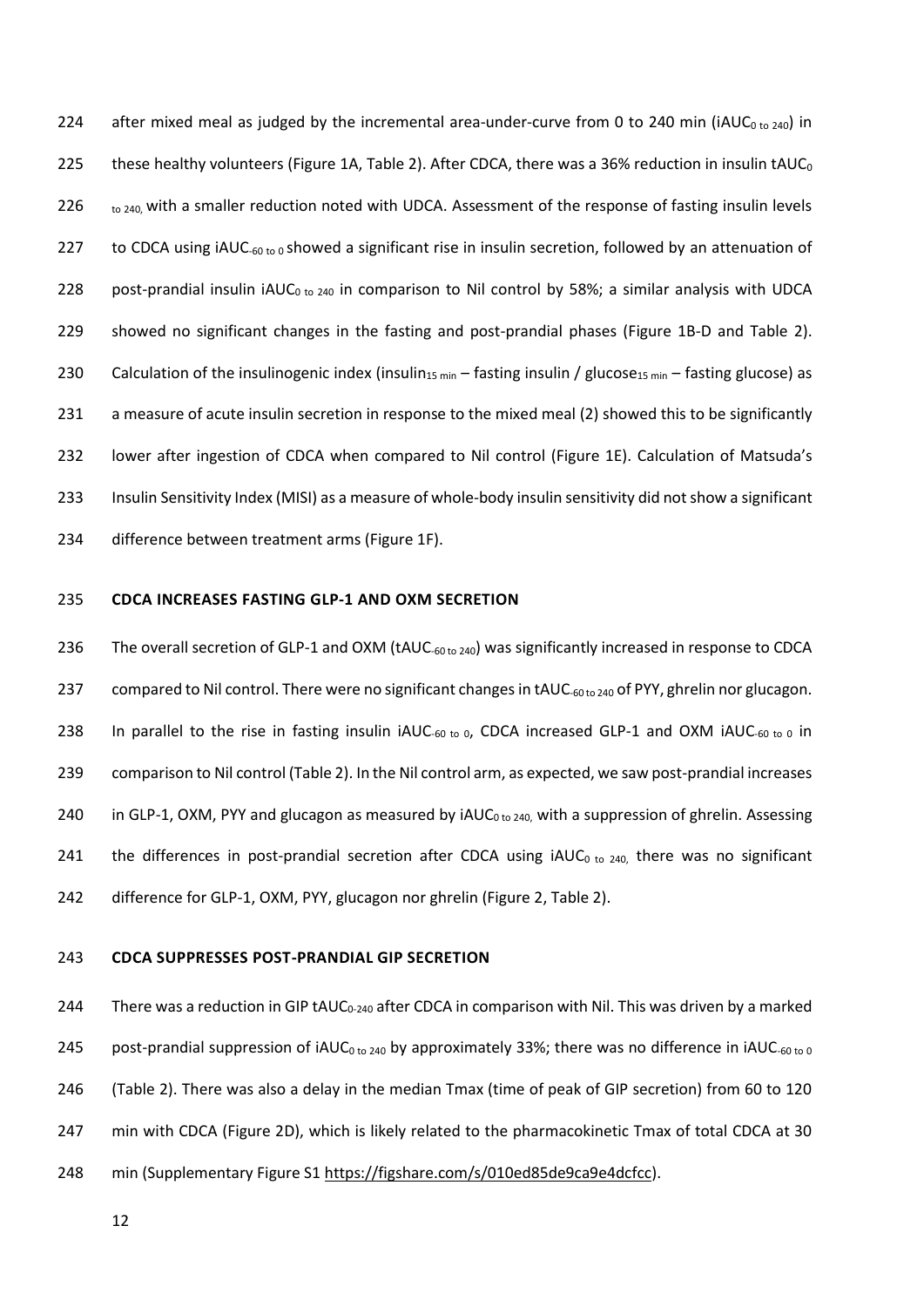#### **UDCA DOES NOT ACUTELY AFFECT THE RELEASE OF GUT HORMONES**

 Unlike CDCA, UDCA treatment did not lead to significant changes in GLP-1 and OXM, nor were there 251 any changes in PYY, GIP and ghrelin tAUC-<sub>60 to 240</sub>. Although there was a statistically significant reduction 252 in glucagon tAUC-60 to 240 driven by a slightly lower basal glucagon level pre UDCA administration, we 253 did not see any significant change in  $i$ AUC<sub>-60 to 0</sub> and  $i$ AUC<sub>0 to 240</sub> (Figure 2A-E and Table 2) and overall we considered that UDCA did not significantly affect the release of the measured gut hormones over the time of the study.

## **EFFECTS OF UDCA AND CDCA ON FGF19 SECRETION**

257 CDCA, but not UDCA, was associated with >2× increase in FGF19 tAUC-60 to 240, principally driven by an

- increase after 120 min (180 minutes after CDCA administration), consistent with the time course of
- enterocyte FGF19 production following FXR activation (36) (Figure 2F, Table 2).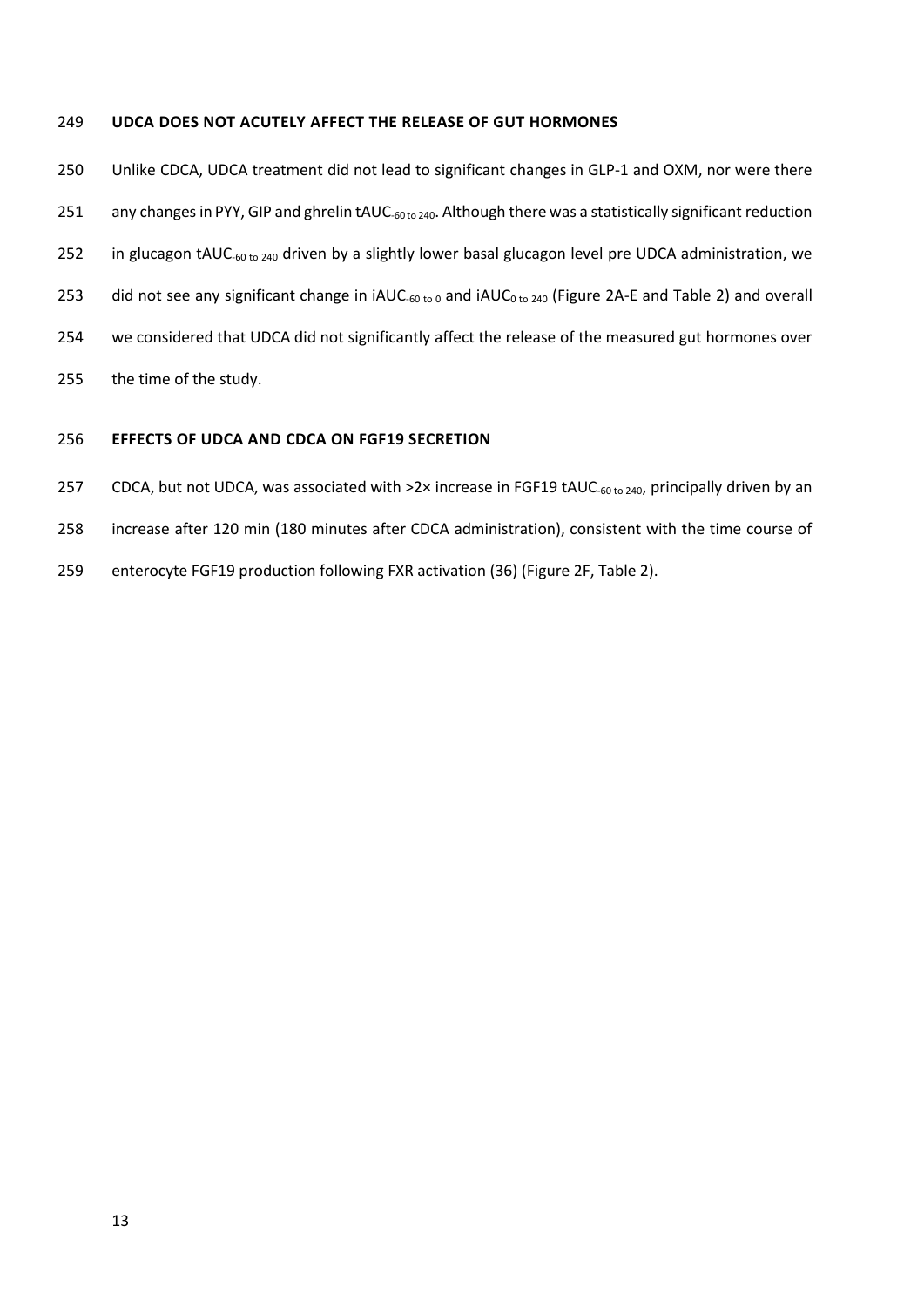## DISCUSSION

 We show that CDCA increases the secretion of insulinotropic L-cell gut hormones GLP-1 and OXM, 262 primarily by increasing fasting levels, and this occurs in parallel to an increase in insulin. Although CDCA is an FXR agonist which could theoretically inhibit GLP-1 secretion (28), the TGR5/GPBAR1- mediated positive effect appears to be dominant within the first 60 minutes of administration, noting 265 that FXR activation is a relatively slow process. We observed that even with maximal FXR activation at 120 to 240 min (as indicated by the FGF19 biomarker) there was no indication of suppression of GLP-267 1 or OXM secretion. We did not see any increase in fasting PYY secretion, and there was no increase in post-prandial secretion of GLP-1, OXM, PYY nor glucagon. We compare our findings with the study of Meyer-Gerspach et al. who found an increase in fasting GLP-1 and no change in response to an oral glucose tolerance test with intraduodenal instillation of CDCA. Notably, they found an increase in fasting PYY with CDCA which we did not observe (19). Calderon et al. (7) showed that ileo-colonic delivery of a mixture of BA (including conjugated and unconjugated cholic acid, deoxycholic acid and CDCA) for 28 days to people with obesity and diabetes led to a small enhancement of GLP-1 secretion in response to a mixed meal stimulus but they did not study any other metabolically influential gut hormones. It is possible that the difference in this case was related to their use of a mixture of BA. Our findings are consistent with those of Nielsen et al. (22) who found that CDCA led to increased fasting secretion of GLP-1 in patients who had undergone Roux-en-Y gastric bypass, although they also documented increased PYY secretion, possibly due to direct delivery of BA to the L-cells via the bypass. In contrast to GLP-1 and OXM, we saw no change in fasting GIP, but a 33% fall in post-prandial GIP secretion following CDCA. The pre-existing evidence of BA effects on the K-cell secretion of GIP is scanty: in animal models, BA independently stimulate secretion of both GIP and GLP-1 (16). In people with type 2 diabetes there was no effect of UDCA treatment on GIP secretion in response to a high- fat meal (25). In patients who have undergone gastric bypass, oral CDCA did not significantly influence fasting GIP levels (22), similar to our observations. Our finding that post-prandial GIP secretion was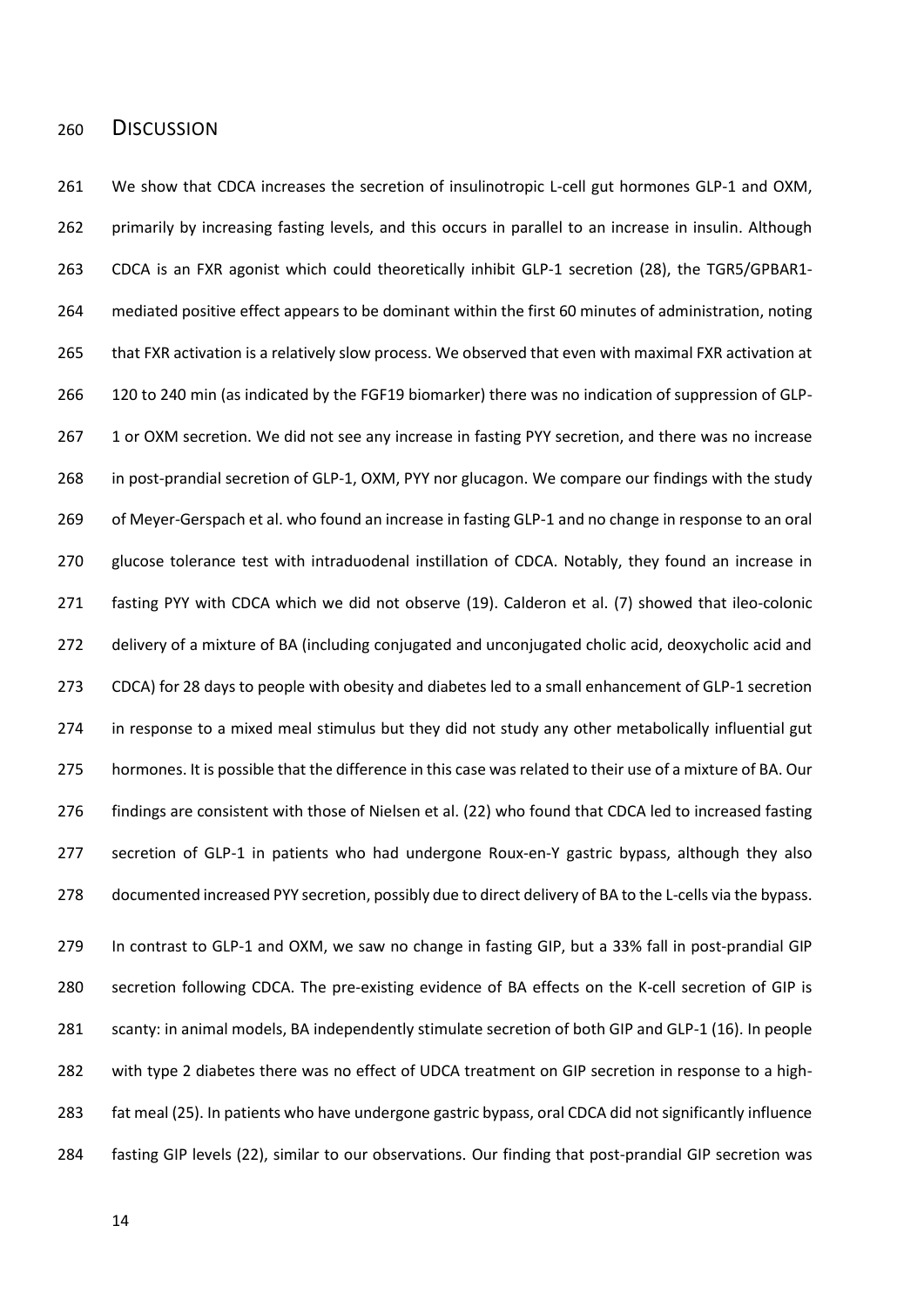suppressed by CDCA is connected to our observation that post-prandial insulin levels were attenuated. 286 A similar finding was reported by Meyer-Gerspach et al., showing that intraduodenal infusion of CDCA 287 prior to an oral glucose tolerance test resulted in no difference in glucose levels, but an attenuated release of insulin and C-peptide in response to the glucose load (19). Both GLP-1 and GIP contribute equally to the incretin effect in healthy humans (30); with no enhancement of GLP-1 secretion post- prandially, the reduction in post-prandial GIP secretion with CDCA is a plausible explanation for the reduced insulin secretion. An alternative hypothesis is that enterocyte FXR activation and secretion of FGF19 in turn suppresses hepatic gluconeogenesis (23) and activates glycogen and protein synthesis (14). FGF19 may have an 'insulin sparing' effect on glucose disposal via these metabolic mechanisms. Noting that the relative reduction in post-prandial insulin with CDCA (58%) was larger than the reduction in GIP (33%), we believe that both mechanisms may explain the reduced insulin secretion in the face of unchanged glucose tolerance.

 We did not see any significant change in gut hormone secretion (fasting or post-prandial) with UDCA. Murakami et al. observed a small stimulatory effect on post-prandial GLP-1 secretion with a low dose of UDCA (200 mg) in healthy volunteers although with no significant effect on insulin levels (20). Shima et al. observed a similar increase in post-prandial GLP-1 in patients with type 2 diabetes that took UDCA treatment for 12 weeks (25). These studies only reported a statistically significant change in GLP-1 AUC measured in the first 60 min and the first 30 min respectively (20, 25) and not for the entire duration of the mixed meal study. The Linco assay for GLP-1 used in the Japanese studies does not perform well in comparison with validated assays (10). In contrast, we have used a well characterised and validated assay for GLP-1 (33). We also note that Nielsen et al. (22) did not document any changes in GLP-1, PYY, glucagon nor GIP secretion with UDCA in their cohort of Roux-en-Y gastric bypass patients, consistent with our findings. Our findings with respect to UDCA are likely to be more robust. Limitations of the study include that it examined the acute effect of a single dose of BA, and it only

 included healthy volunteers with normal glucose tolerance. We have also not examined any interaction that the exogenous BA might have with gut microbiota, although we note that there was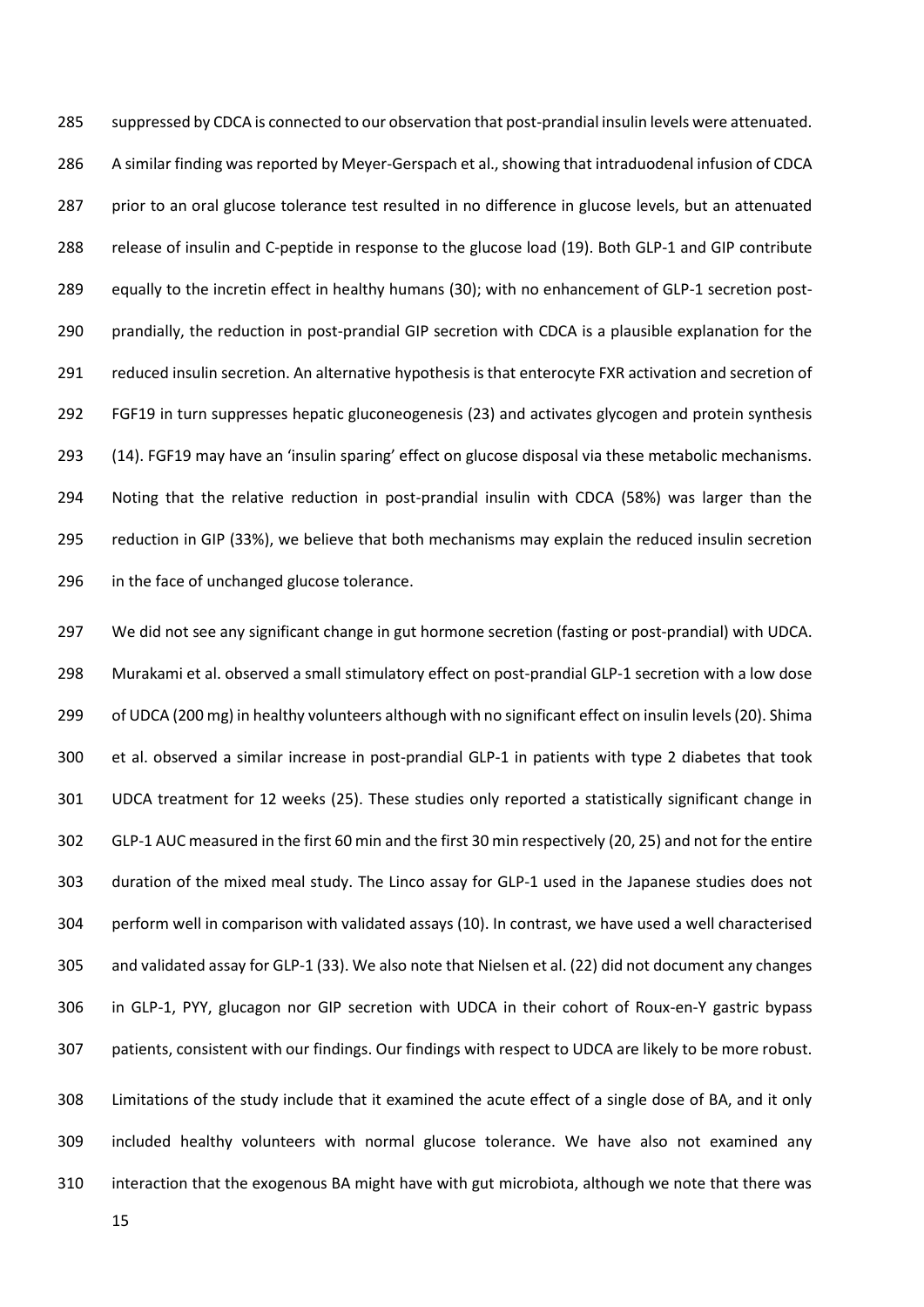no evidence of conversion of CDCA to detectable lithocholic acid, nor of CDCA to UDCA during the short study period. The conversion of CDCA to UDCA by microbiotal epimerization is likely to require a longer time span of 8-16 hours to manifest (24). It is possible that chronic BA treatment might have differing metabolic effects due to the longer time afforded to allow microbiotal conversion of the exogenous BA.

 Taken in total, CDCA may have salutary effects on metabolic physiology by enhancing secretion of GLP-1 and OXM which can act in concert to reduce appetite (5). In contrast UDCA does not appear to have a significant effect on gut hormone secretion. We make the novel observation that CDCA suppresses post-prandial GIP secretion: this may abrogate its deleterious effects on adipose tissue, which include increased lipid accumulation and increased inflammation (13). The impact of CDCA may differ in the context of type 2 diabetes. The secretion and action of gut hormones is altered in this context: for example post-prandial secretion of GLP-1 is attenuated (29), and GIP loses its insulinotropic effect (31). Therefore, further research is required to determine if CDCA has similar acute effects on gut hormone secretion and insulin levels in patients with obesity and type 2 diabetes and whether these effects occur with chronic treatment.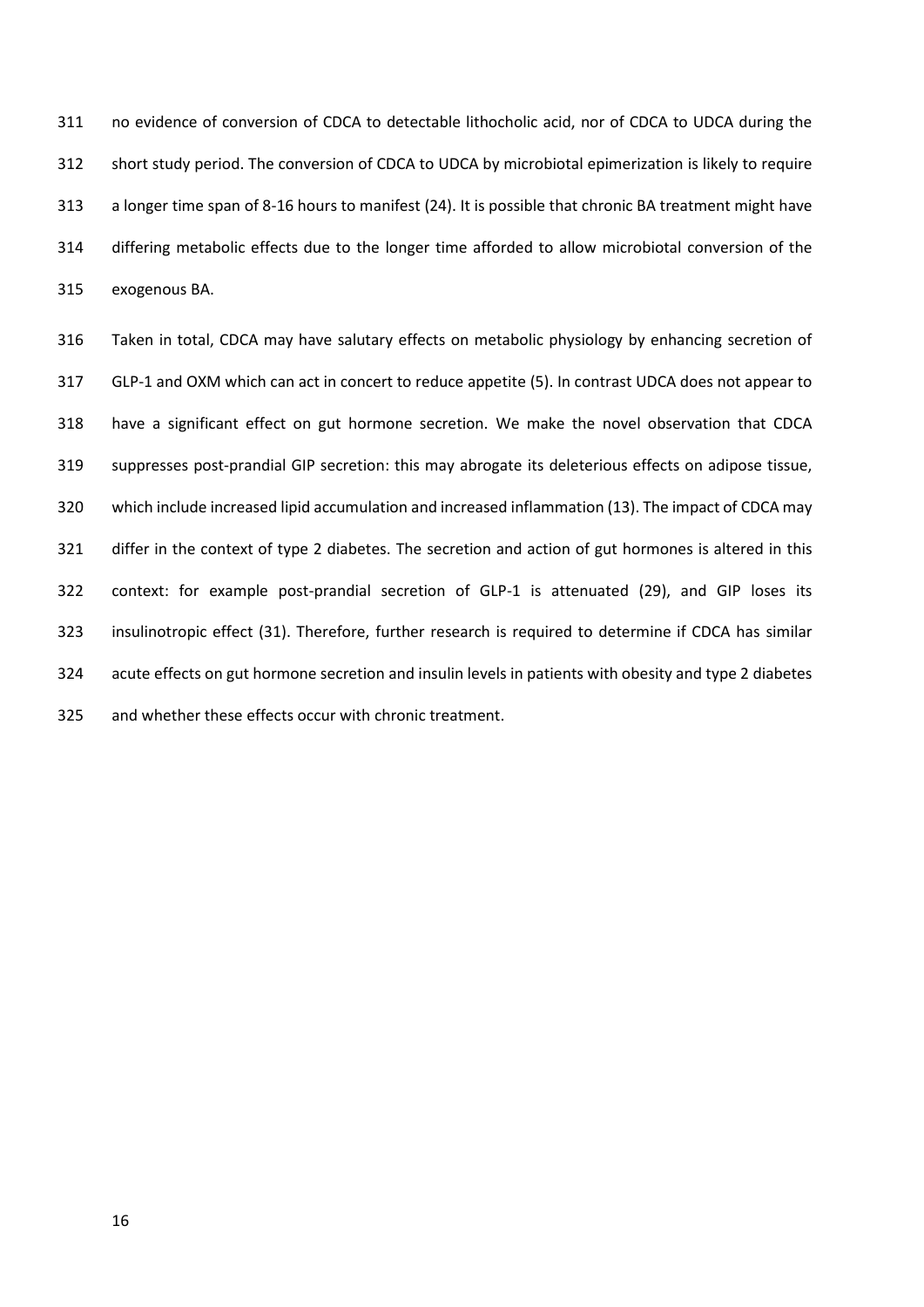## ACKNOWLEDGEMENTS

 We thank the staff at the Imperial NIHR Clinical Research Facility for their support of this research study and Leadiant Biosciences for supplying the CDCA.

## DATA AVAILABILITY

 The data sets generated during and/or analysed during the current study are not publicly available but are available from the corresponding author on reasonable request.

## FUNDING

 This work was supported by the Imperial NIHR Clinical Research Facility at Imperial College Healthcare NHS Trust; and by Royal College of Surgeons of England one-year research fellowship and MRC Clinical Research Training Fellowships to ERMcG. KM is supported by a scholarship from the Kuwait Military Forces. TT and SRB are funded by the NIHR Imperial BRC. BK is funded by the J.P. Moulton Charitable Foundation. JJH is supported by the Novo Nordisk Foundation. The Department of Metabolism, Digestion and Reproduction is funded by grants from the MRC and Biotechnology and Biological Sciences Research Council and is supported by the NIHR Imperial Biomedical Research Centre (BRC) Funding Scheme. The above funders were not involved in the design of the study; the collection, analysis, and interpretation of data; writing the report; and did not impose any restrictions regarding 342 the publication of the report. The views expressed are those of the authors and not necessarily those of the abovementioned funders, the NHS or the NIHR.

## CONTRIBUTION STATEMENT

 TT, ERMcG, KM, BK, JRFW and SRB contributed to study design, data collection, statistical analysis, data interpretation, and writing of the manuscript. ERMcG and KM contributed to the running of the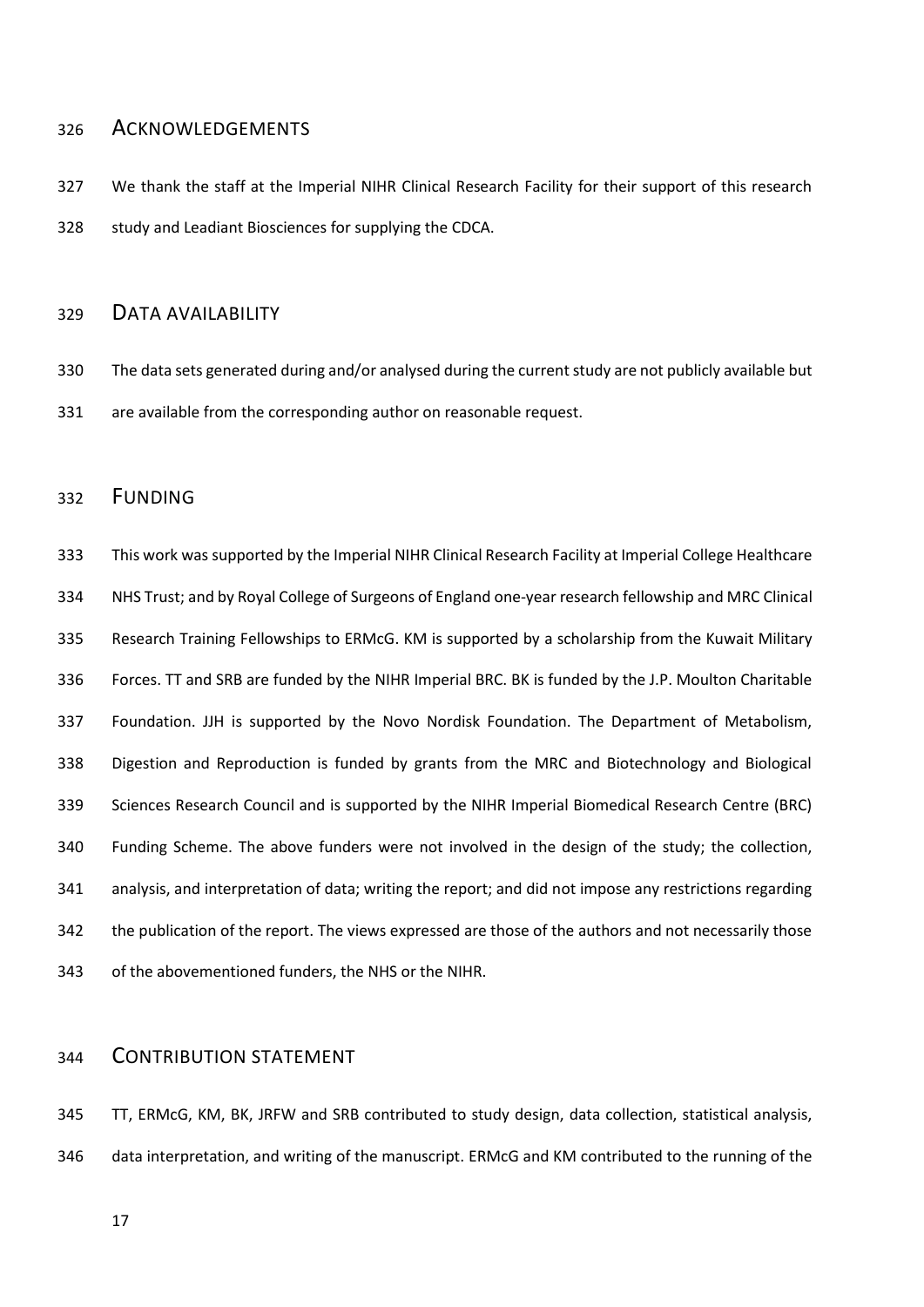- study, sample analysis, data collection and data interpretation. OK and AA contributed to study design.
- JC, CL and RV contributed to sample analysis. SV facilitated supply of CDCA. JJH and NJWA contributed
- to the analysis of samples and data interpretation. All authors contributed to critical review of the
- manuscript. TT is the guarantor of this work and had full access to all the data in the study; she takes
- responsibility for the integrity of the data and the accuracy of the data analysis.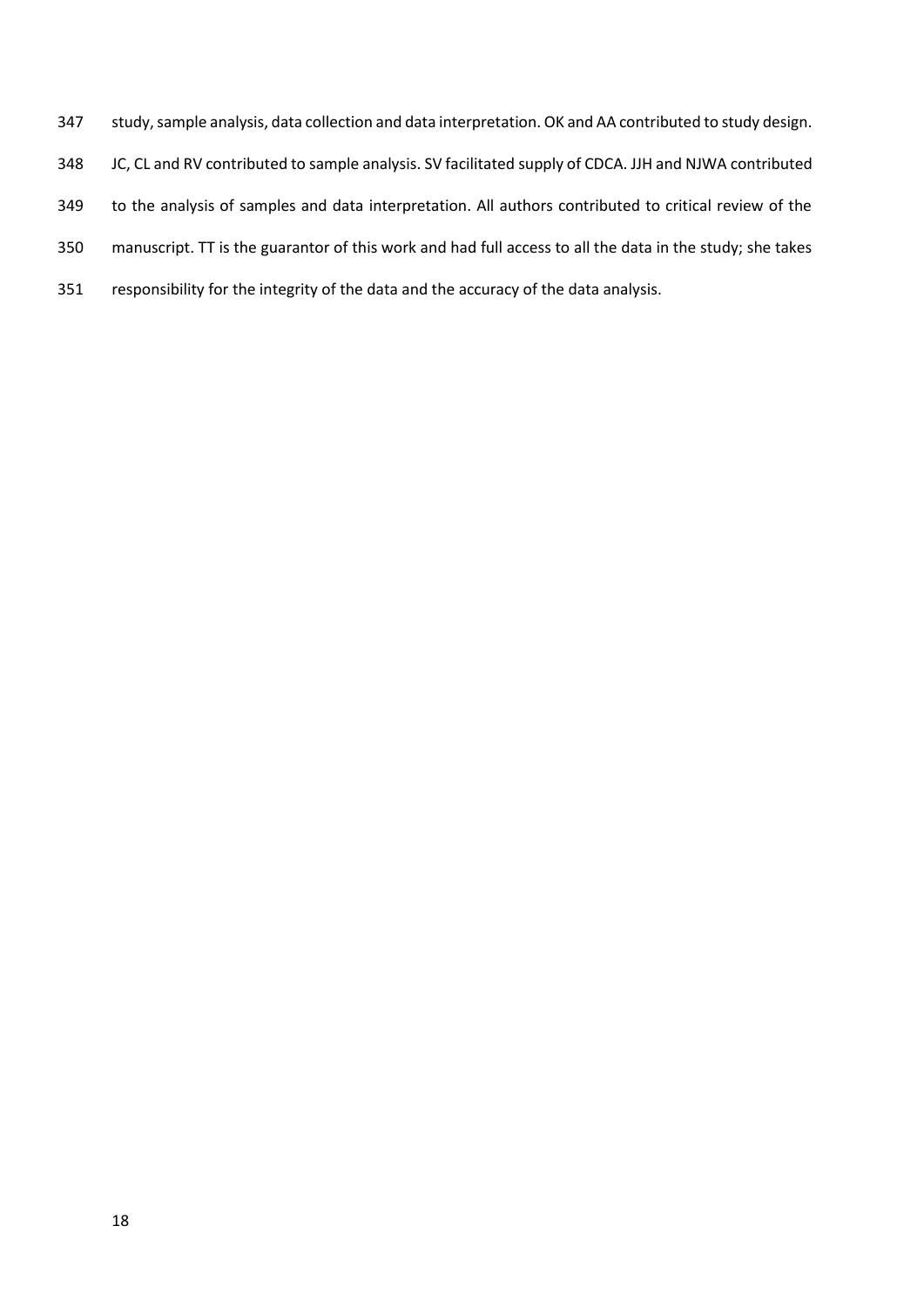## REFERENCES

 1. **Alexiadou K, Cuenco J, Howard J, Wewer Albrechtsen NJ, Ilesanmi I, Kamocka A, Tharakan G, Behary P, Bech PR, Ahmed AR, Purkayastha S, Wheller R, Fleuret M, Holst JJ, Bloom SR, Khoo B, and Tan TM**. Proglucagon peptide secretion profiles in type 2 diabetes before and after bariatric surgery: 1-year prospective study. *BMJ Open Diabetes Res Care* 8: 2020.

 2. **Bacha F, Gungor N, and Arslanian SA**. Measures of beta-cell function during the oral glucose tolerance test, liquid mixed-meal test, and hyperglycemic clamp test. *J Pediatr* 152: 618-621, 2008.

 3. **Baggio LL, and Drucker DJ**. Biology of incretins: GLP-1 and GIP. *Gastroenterology* 132: 2131- 2157, 2007.

 4. **Batterham RL, Cowley MA, Small CJ, Herzog H, Cohen MA, Dakin CL, Wren AM, Brynes AE, Low MJ, Ghatei MA, Cone RD, and Bloom SR**. Gut hormone PYY(3-36) physiologically inhibits food intake. *Nature* 418: 650-654, 2002.

 5. **Behary P, Tharakan G, Alexiadou K, Johnson N, Wewer Albrechtsen NJ, Kenkre J, Cuenco J, Hope D, Anyiam O, Choudhury S, Alessimii H, Poddar A, Minnion J, Doyle C, Frost G, Le Roux C, Purkayastha S, Moorthy K, Dhillo W, Holst JJ, Ahmed AR, Prevost AT, Bloom SR, and Tan TM**. Combined GLP-1, Oxyntomodulin, and Peptide YY Improves Body Weight and Glycemia in Obesity and Prediabetes/Type 2 Diabetes: A Randomized, Single-Blinded, Placebo-Controlled Study. *Diabetes Care*  42: 1446-1453, 2019.

 6. **Broglio F, Arvat E, Benso A, Gottero C, Muccioli G, Papotti M, van der Lely AJ, Deghenghi R, and Ghigo E**. Ghrelin, a natural GH secretagogue produced by the stomach, induces hyperglycemia and reduces insulin secretion in humans. *J Clin Endocrinol Metab* 86: 5083-5086, 2001.

 7. **Calderon G, McRae A, Rievaj J, Davis J, Zandvakili I, Linker-Nord S, Burton D, Roberts G, Reimann F, Gedulin B, Vella A, LaRusso NF, Camilleri M, Gribble FM, and Acosta A**. Ileo-colonic delivery of conjugated bile acids improves glucose homeostasis via colonic GLP-1-producing enteroendocrine cells in human obesity and diabetes. *EBioMedicine* 55: 102759, 2020.

 8. **Gadaleta RM, Cariello M, Sabba C, and Moschetta A**. Tissue-specific actions of FXR in metabolism and cancer. *Biochim Biophys Acta* 1851: 30-39, 2015.

 9. **Hansen M, Scheltema MJ, Sonne DP, Hansen JS, Sperling M, Rehfeld JF, Holst JJ, Vilsboll T, and Knop FK**. Effect of chenodeoxycholic acid and the bile acid sequestrant colesevelam on glucagon-like peptide-1 secretion. *Diabetes Obes Metab* 18: 571-580, 2016.

 10. **Heijboer AC, Frans A, Lomecky M, and Blankenstein MA**. Analysis of glucagon-like peptide 1; what to measure? *Clin Chim Acta* 412: 1191-1194, 2011.

 11. **Hill NR, Levy JC, and Matthews DR**. Expansion of the homeostasis model assessment of beta- cell function and insulin resistance to enable clinical trial outcome modeling through the interactive adjustment of physiology and treatment effects: iHOMA2. *Diabetes Care* 36: 2324-2330, 2013.

 12. **Holst JJ, Albrechtsen NJW, Gabe MBN, and Rosenkilde MM**. Oxyntomodulin: Actions and role in diabetes. *Peptides* 100: 48-53, 2018.

 13. **Irwin N, Gault VA, O'Harte FPM, and Flatt PR**. Blockade of gastric inhibitory polypeptide (GIP) action as a novel means of countering insulin resistance in the treatment of obesity-diabetes. *Peptides*  125: 170203, 2020.

 14. **Kir S, Beddow SA, Samuel VT, Miller P, Previs SF, Suino-Powell K, Xu HE, Shulman GI, Kliewer SA, and Mangelsdorf DJ**. FGF19 as a postprandial, insulin-independent activator of hepatic protein and glycogen synthesis. *Science* 331: 1621-1624, 2011.

 15. **Kuhre RE, Wewer Albrechtsen NJ, Hartmann B, Deacon CF, and Holst JJ**. Measurement of the incretin hormones: glucagon-like peptide-1 and glucose-dependent insulinotropic peptide. *J Diabetes Complications* 29: 445-450, 2015.

 16. **Kuhre RE, Wewer Albrechtsen NJ, Larsen O, Jepsen SL, Balk-Moller E, Andersen DB, Deacon CF, Schoonjans K, Reimann F, Gribble FM, Albrechtsen R, Hartmann B, Rosenkilde MM, and Holst JJ**.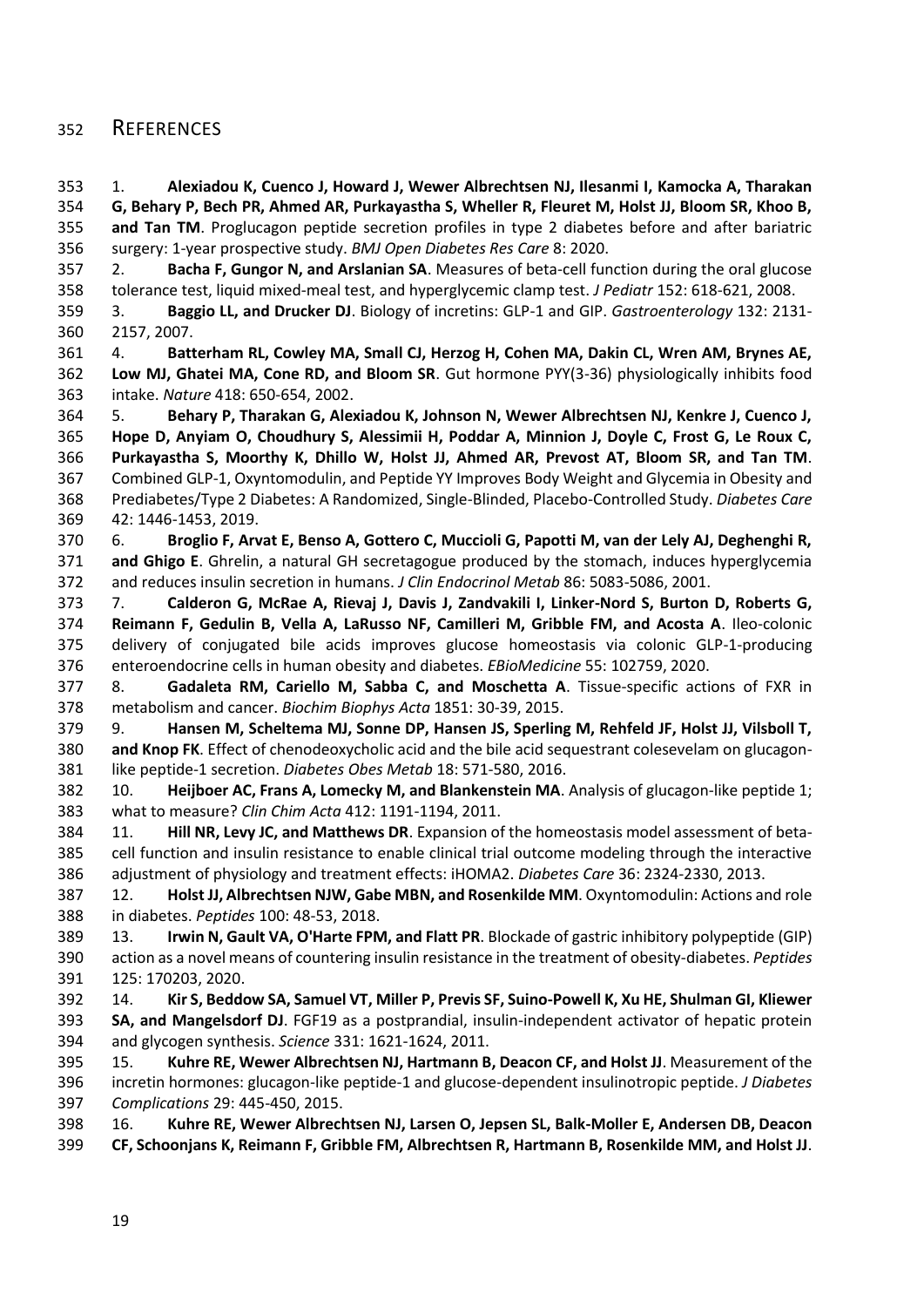Bile acids are important direct and indirect regulators of the secretion of appetite- and metabolism-regulating hormones from the gut and pancreas. *Mol Metab* 11: 84-95, 2018.

 17. **Maki KC, Kelley KM, Lawless AL, Hubacher RL, Schild AL, Dicklin MR, and Rains TM**. Validation of insulin sensitivity and secretion indices derived from the liquid meal tolerance test. *Diabetes Technol Ther* 13: 661-666, 2011.

 18. **McGlone ER, and Bloom SR**. Bile acids and the metabolic syndrome. *Ann Clin Biochem* 56: 326-337, 2019.

 19. **Meyer-Gerspach AC, Steinert RE, Keller S, Malarski A, Schulte FH, and Beglinger C**. Effects of chenodeoxycholic acid on the secretion of gut peptides and fibroblast growth factors in healthy humans. *J Clin Endocrinol Metab* 98: 3351-3358, 2013.

 20. **Murakami M, Une N, Nishizawa M, Suzuki S, Ito H, and Horiuchi T**. Incretin secretion stimulated by ursodeoxycholic acid in healthy subjects. *Springerplus* 2: 20, 2013.

 21. **Nauck MA, Homberger E, Siegel EG, Allen RC, Eaton RP, Ebert R, and Creutzfeldt W**. Incretin effects of increasing glucose loads in man calculated from venous insulin and C-peptide responses. *J Clin Endocrinol Metab* 63: 492-498, 1986.

 22. **Nielsen S, Svane MS, Kuhre RE, Clausen TR, Kristiansen VB, Rehfeld JF, Holst JJ, Madsbad S, and Bojsen-Moller KN**. Chenodeoxycholic acid stimulates glucagon-like peptide-1 secretion in patients after Roux-en-Y gastric bypass. *Physiol Rep* 5: 2017.

 23. **Potthoff MJ, Boney-Montoya J, Choi M, He T, Sunny NE, Satapati S, Suino-Powell K, Xu HE, Gerard RD, Finck BN, Burgess SC, Mangelsdorf DJ, and Kliewer SA**. FGF15/19 regulates hepatic glucose metabolism by inhibiting the CREB-PGC-1alpha pathway. *Cell Metab* 13: 729-738, 2011.

 24. **Setoguchi T, Higashi S, Tateno S, Yahiro K, and Katsuki T**. Epimerization of the four 3,7- dihydroxy bile acid epimers by human fecal microorganisms in anaerobic mixed cultures and in feces. *J Lipid Res* 25: 1246-1256, 1984.

 25. **Shima KR, Ota T, Kato KI, Takeshita Y, Misu H, Kaneko S, and Takamura T**. Ursodeoxycholic acid potentiates dipeptidyl peptidase-4 inhibitor sitagliptin by enhancing glucagon-like peptide-1 secretion in patients with type 2 diabetes and chronic liver disease: a pilot randomized controlled and add-on study. *BMJ Open Diabetes Res Care* 6: e000469, 2018.

 26. **Sun L, Xie C, Wang G, Wu Y, Wu Q, Wang X, Liu J, Deng Y, Xia J, Chen B, Zhang S, Yun C, Lian G, Zhang X, Zhang H, Bisson WH, Shi J, Gao X, Ge P, Liu C, Krausz KW, Nichols RG, Cai J, Rimal B, Patterson AD, Wang X, Gonzalez FJ, and Jiang C**. Gut microbiota and intestinal FXR mediate the clinical benefits of metformin. *Nat Med* 24: 1919-1929, 2018.

 27. **Tagliacozzi D, Mozzi AF, Casetta B, Bertucci P, Bernardini S, Di Ilio C, Urbani A, and Federici G**. Quantitative analysis of bile acids in human plasma by liquid chromatography-electrospray tandem mass spectrometry: a simple and rapid one-step method. *Clin Chem Lab Med* 41: 1633-1641, 2003.

 28. **Trabelsi MS, Daoudi M, Prawitt J, Ducastel S, Touche V, Sayin SI, Perino A, Brighton CA, Sebti Y, Kluza J, Briand O, Dehondt H, Vallez E, Dorchies E, Baud G, Spinelli V, Hennuyer N, Caron S, Bantubungi K, Caiazzo R, Reimann F, Marchetti P, Lefebvre P, Backhed F, Gribble FM, Schoonjans K, Pattou F, Tailleux A, Staels B, and Lestavel S**. Farnesoid X receptor inhibits glucagon-like peptide-1 production by enteroendocrine L cells. *Nat Commun* 6: 7629, 2015.

 29. **Vilsboll T, Krarup T, Deacon CF, Madsbad S, and Holst JJ**. Reduced postprandial concentrations of intact biologically active glucagon-like peptide 1 in type 2 diabetic patients. *Diabetes*  50: 609-613, 2001.

 30. **Vilsboll T, Krarup T, Madsbad S, and Holst JJ**. Both GLP-1 and GIP are insulinotropic at basal and postprandial glucose levels and contribute nearly equally to the incretin effect of a meal in healthy subjects. *Regul Pept* 114: 115-121, 2003.

 31. **Vilsboll T, Krarup T, Madsbad S, and Holst JJ**. Defective amplification of the late phase insulin response to glucose by GIP in obese Type II diabetic patients. *Diabetologia* 45: 1111-1119, 2002.

32. **Watanabe M, Houten SM, Wang L, Moschetta A, Mangelsdorf DJ, Heyman RA, Moore DD,** 

 **and Auwerx J**. Bile acids lower triglyceride levels via a pathway involving FXR, SHP, and SREBP-1c. *J Clin Invest* 113: 1408-1418, 2004.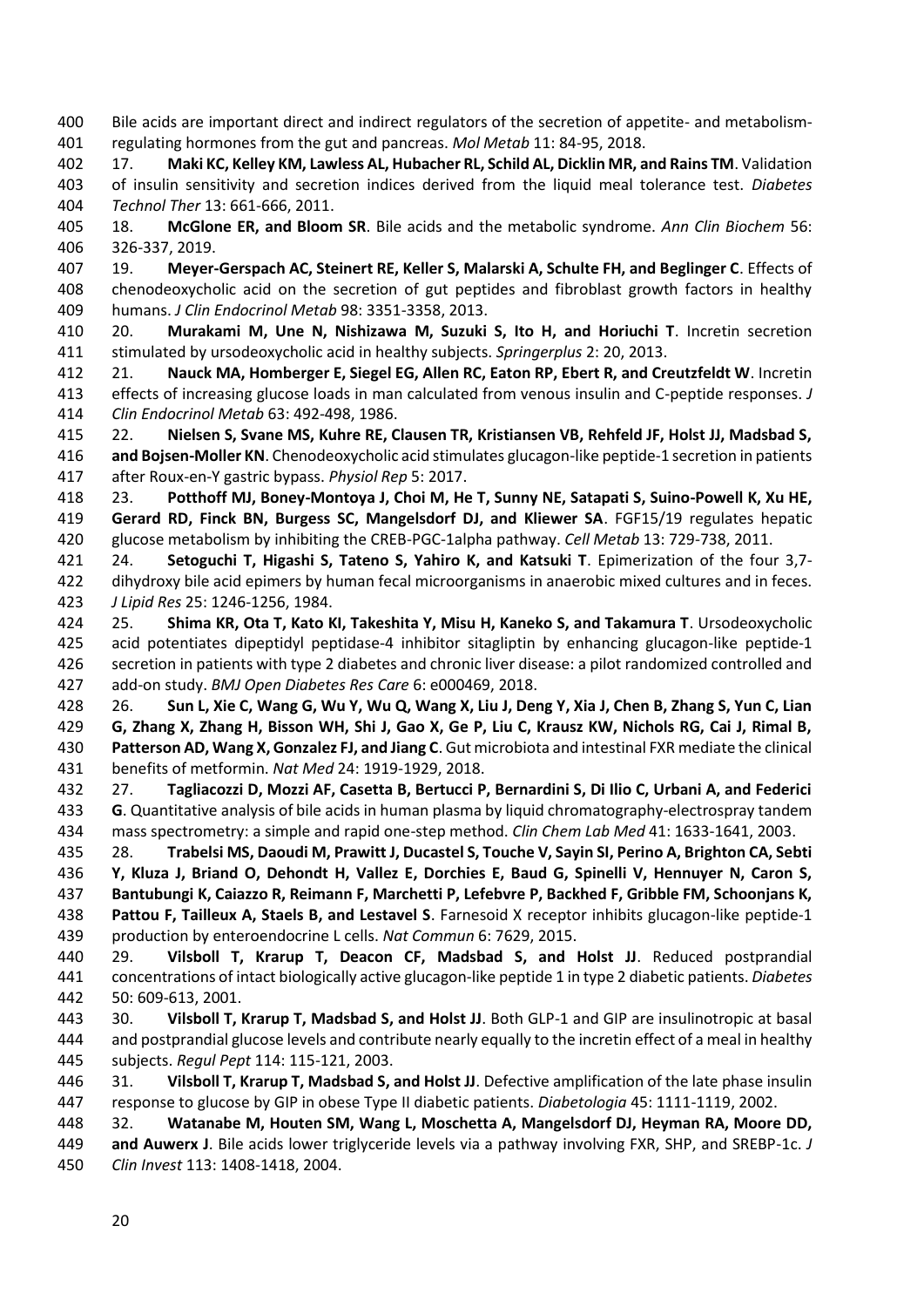33. **Wewer Albrechtsen NJ, Asmar A, Jensen F, Torang S, Simonsen L, Kuhre RE, Asmar M, Veedfald S, Plamboeck A, Knop FK, Vilsboll T, Madsbad S, Nauck MA, Deacon CF, Bulow J, Holst JJ, and Hartmann B**. A sandwich ELISA for measurement of the primary glucagon-like peptide-1 metabolite. *Am J Physiol Endocrinol Metab* 313: E284-E291, 2017.

34. **Wewer Albrechtsen NJ, Hornburg D, Albrechtsen R, Svendsen B, Torang S, Jepsen SL, Kuhre** 

 **RE, Hansen M, Janus C, Floyd A, Lund A, Vilsboll T, Knop FK, Vestergaard H, Deacon CF, Meissner F, Mann M, Holst JJ, and Hartmann B**. Oxyntomodulin Identified as a Marker of Type 2 Diabetes and

 Gastric Bypass Surgery by Mass-spectrometry Based Profiling of Human Plasma. *EBioMedicine* 7: 112- 120, 2016.

 35. **Wu T, Bound MJ, Standfield SD, Gedulin B, Jones KL, Horowitz M, and Rayner CK**. Effects of rectal administration of taurocholic acid on glucagon-like peptide-1 and peptide YY secretion in healthy humans. *Diabetes Obes Metab* 15: 474-477, 2013.

36. **Zhang JH, Nolan JD, Kennie SL, Johnston IM, Dew T, Dixon PH, Williamson C, and Walters JR**.

 Potent stimulation of fibroblast growth factor 19 expression in the human ileum by bile acids. *Am J Physiol Gastrointest Liver Physiol* 304: G940-948, 2013.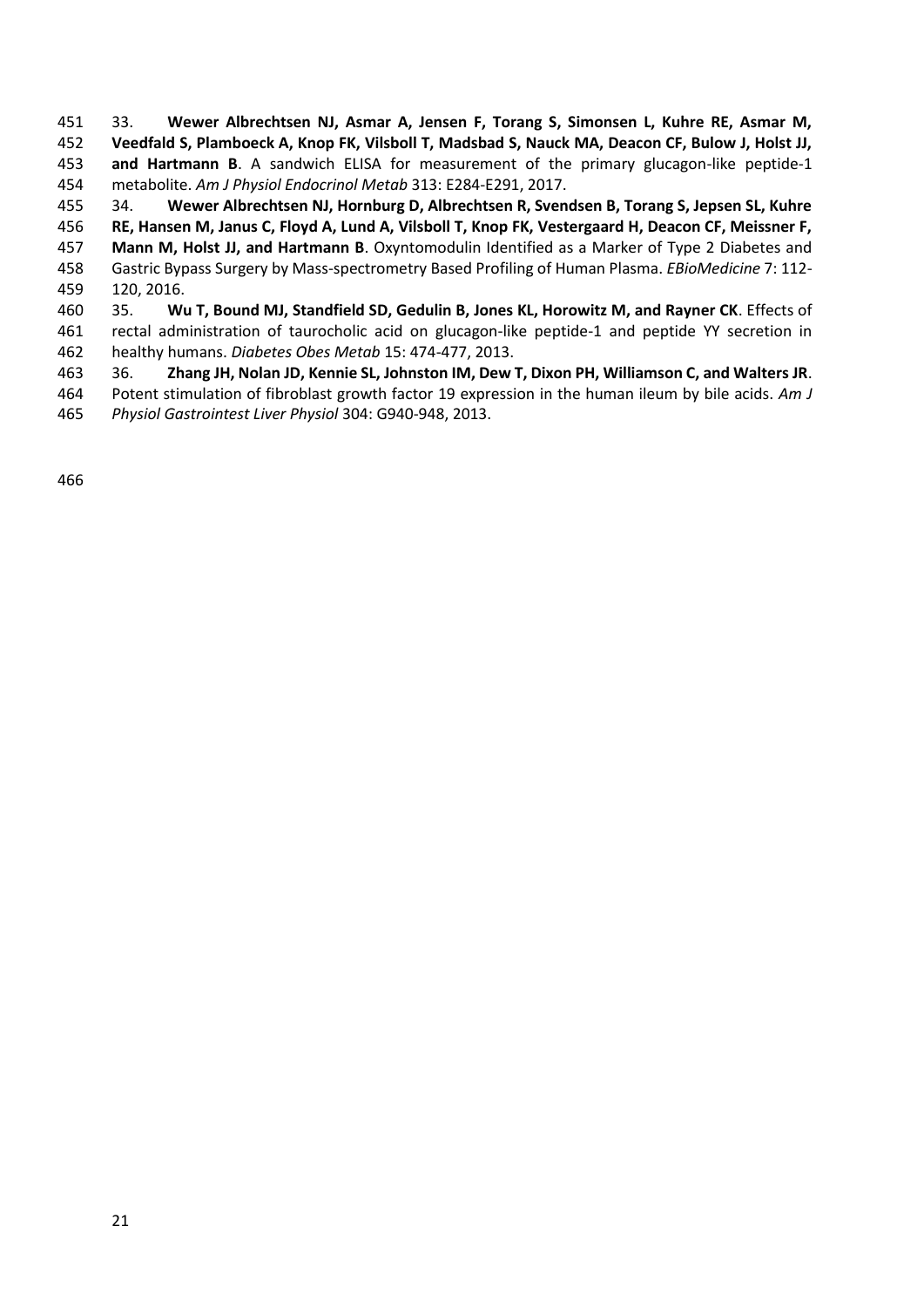# <sup>467</sup> TABLES

# 468 **Table 1: Baseline characteristics of study subjects (n=12).** Mean (standard deviation) is listed

469 for each parameter except for categorical data.

| Parameter                              | <b>Mean (standard deviation)</b> |
|----------------------------------------|----------------------------------|
| Age (years)                            | 38.5 (14.7)                      |
| Female: male                           | 8:4                              |
| BMI ( $\text{kg/m}^2$ )                | 24.8(3.9)                        |
| Ethnicity                              |                                  |
| White: Asian: Black: Other             | 7:2:1:2                          |
| Fasting plasma glucose (mmol/L)        | 4.7(0.4)                         |
| Fasting plasma insulin (mU/L)          | 5.7(2.8)                         |
| HbA1c (mmol/mol)                       | 32.7(2.8)                        |
| Hepatic insulin resistance (iHOMA2 %S) | 162.4 (60)                       |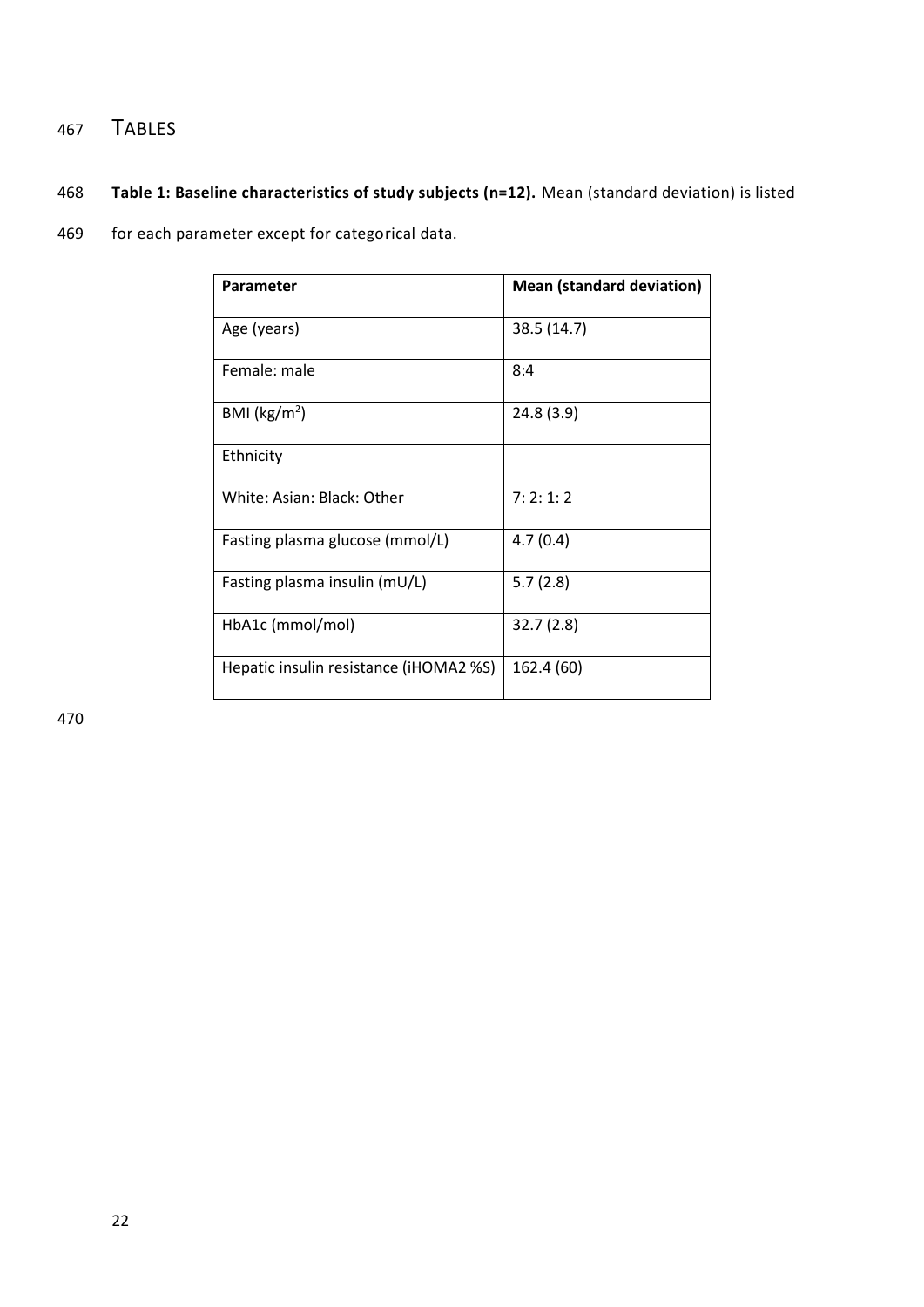471 **Table 2: Glucose, insulin, gut and pancreatic hormone total (tAUC) and incremental (iAUC) area-under-curve values after mixed meal following** 

472 **ingestion of Nil, UDCA or CDCA.** Repeated measures linear mixed model with adjustment for age, sex and HbA1c: estimated marginal means and

473 [95% confidence interval] are presented to 3 significant figures. Bonferroni-adjusted p-values are reported for the indicated contrasts. GLP-1,

474 glucagon-like peptide-1; OXM, oxyntomodulin; PYY, peptide YY; GIP, glucose-dependent insulinotropic peptide.

|                  | Parameter                        | <b>Nil</b>                   | <b>UDCA</b>                  | <b>Nil vs UDCA</b> | <b>CDCA</b>                 | <b>Nil vs CDCA</b> |
|------------------|----------------------------------|------------------------------|------------------------------|--------------------|-----------------------------|--------------------|
|                  |                                  |                              |                              | p-value            |                             | p-value            |
| <b>Glucose</b>   | tAUC-60 to 240                   | 1490 [1420, 1550]            | 1460 [1390, 1520]            | 0.818              | 1450 [1390, 1520]           | 0.722              |
| mmol·min/L       | iAUC-60 to 0                     | $-1.75$ [ $-7.34$ , $3.84$ ] | $-2.25$ [ $-7.84$ , $3.34$ ] | 1.000              | $0.00$ [-3.94, 3.94]        | 1.000              |
|                  | $i$ AU $C_{0}$ <sub>to 240</sub> | 47.4 [-17.0, 112]            | 18.2 [-46.3, 82.7]           | 0.708              | 5.07 [-59.6, 69.7]          | 0.363              |
| Insulin          | tAUC-60 to 240                   | 9680 [7270, 12100]           | 7280 [4870, 9690]            | 0.032              | 6170 [3760, 8590]           | 0.001              |
| $mU \cdot min/L$ | iAUC-60 to 0                     | $-30.8$ $[-58.3, -3.16]$     | $-33.3$ $[-60.8, -5.66]$     | 1.000              | 22.0 [-5.59, 49.6]          | < 0.001            |
|                  | iAUC <sub>0 to 240</sub>         | 8440 [6680, 10200]           | 6930 [5100, 8770]            | 0.175              | 3530 [1660, 5390]           | < 0.001            |
| $GLP-1$          | tAUC-60 to 240                   | 1530 [921, 2150]             | 1600 [983, 2210]             | 1.000              | 2170 [1550, 2780]           | < 0.001            |
| pmol·min/L       | iAUC-60 to 0                     | $-36.0$ [ $-80.5$ , 8.54]    | 12.6 [-31.9, 57.2]           | 0.108              | 80.3 [36.1, 125]            | < 0.001            |
|                  | $iAUC_{0 \text{ to } 240}$       | 1040 [545, 1540]             | 1040 [547, 1540]             | 1.000              | 1020 [527, 1520]            | 1.000              |
| <b>OXM</b>       | tAUC-60 to 240                   | 1520 [1120, 1920]            | 1690 [1290, 2090]            | 0.872              | 2260 [1860, 2660]           | 0.001              |
| pmol·min/L       | iAUC- <sub>60 to 0</sub>         | $-78.4$ [ $-167, 10.7$ ]     | $-41.5$ [ $-131, 47.6$ ]     | 0.965              | 49.8 [-39.2, 139]           | 0.030              |
|                  | iAUC <sub>0 to 240</sub>         | 903 [596, 1210]              | 948 [641, 1255]              | 1.000              | 1080 [775, 1390]            | 0.515              |
| <b>PYY</b>       | tAUC-60 to 240                   | 8720 [4536, 12900]           | 10400 [6180, 14600]          | 1.000              | 14000 [9850, 18200]         | 0.061              |
| pmol·min/L       | $iAUC_{-60 \text{ to } 0}$       | $-100$ [ $-395, 195$ ]       | $-19.2$ [ $-301, 262$ ]      | 1.000              | 145 [-136, 428]             | 0.273              |
|                  | $iAUC_{0 \text{ to } 240}$       | 3340 [-36.1, 6720]           | 5880 [2500, 9260]            | 0.406              | 5550 [2170, 8920]           | 0.539              |
| <b>GIP</b>       | tAUC-60 to 240                   | 33200 [20000, 46500]         | 32300 [19000, 45500]         | 1.000              | 23200 [9950, 36500]         | 0.011              |
| pmol·min/L       | iAUC-60 to 0                     | $-118$ $[-210, -26.2]$       | $-51.7$ [ $-144$ , 40.4]     | 0.330              | $-76.1$ [ $-168$ , $15.9$ ] | 0.760              |
|                  | iAUC <sub>0 to 240</sub>         | 30500 [17600, 43400]         | 29500 [16600, 42400]         | 1.000              | 20400 [7520, 33300]         | 0.010              |
| Ghrelin          | tAUC-60 to 240                   | 5260 [3040, 7470]            | 5300 [3090, 7520]            | 1.000              | 5410 [3190, 7620]           | 1.000              |
| pmol·min/L       | $i$ AUC-60 to 0                  | 115 [-198, 428]              | 220 [-93.6, 533]             | 1.000              | 218 [-95.5, 531]            | 1.000              |
|                  | iAUC <sub>0 to 240</sub>         | $-1370$ [-2790, 47.0]        | $-1170$ [ $-2590$ , $-246$ ] | 1.000              | $-1455$ [ $-2870, -37.0$ ]  | 1.000              |
| Glucagon         | $tAUC_{-60 \text{ to } 240}$     | 2960 [1880, 4040]            | 2310 [1230, 3390]            | 0.012              | 2750 [1670, 3820]           | 0.725              |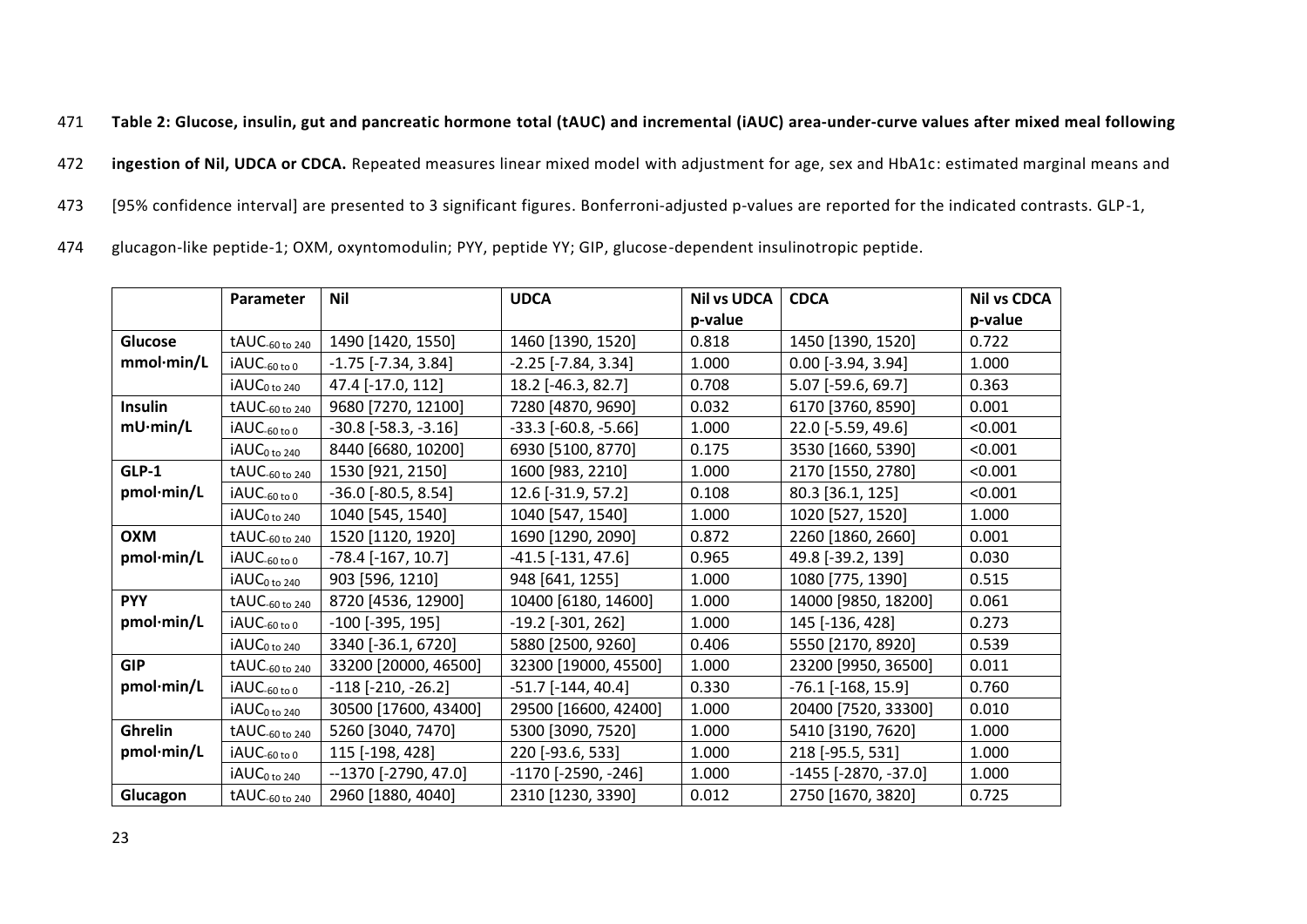| pmol·min/L       | $IAUC_{-60 \text{ to } 0}$  | $-29.1$ [ $-77.8$ , 19.5] | $-11.8$ [ $-60.5$ , 36.8]    | 1.000 | $33.0$ [-15.6, 81.6]  | 0.050   |
|------------------|-----------------------------|---------------------------|------------------------------|-------|-----------------------|---------|
|                  | $iAUC_{0 \text{ to } 240}$  | 767 [465, 1070]           | 758 [456, 1060]              | 1.000 | 801 [499, 1100]       | 1.000   |
| <b>FGF19</b>     | $t$ AUC-60 to 240           | 99500 [67500, 131000]     | ,86800)<br>118000            | 0.466 | [185000,<br>217000    | < 0.001 |
| $pg\cdot min/ml$ |                             |                           | 151000]                      |       | 2490001               |         |
|                  | $i$ AUC <sub>-60 to 0</sub> | $-387$ [ $-1840$ , 1070]  | $-2050$ [ $-3500$ , $-595$ ] | 0.106 | -233 [-3780, -877]    | 0.047   |
|                  | iAUC <sub>0 to 240</sub>    | 18800 [-10000, 47500]     | 26300 [2510, 55100]          | 1.000 | 73600 [44800, 102000] | 0.003   |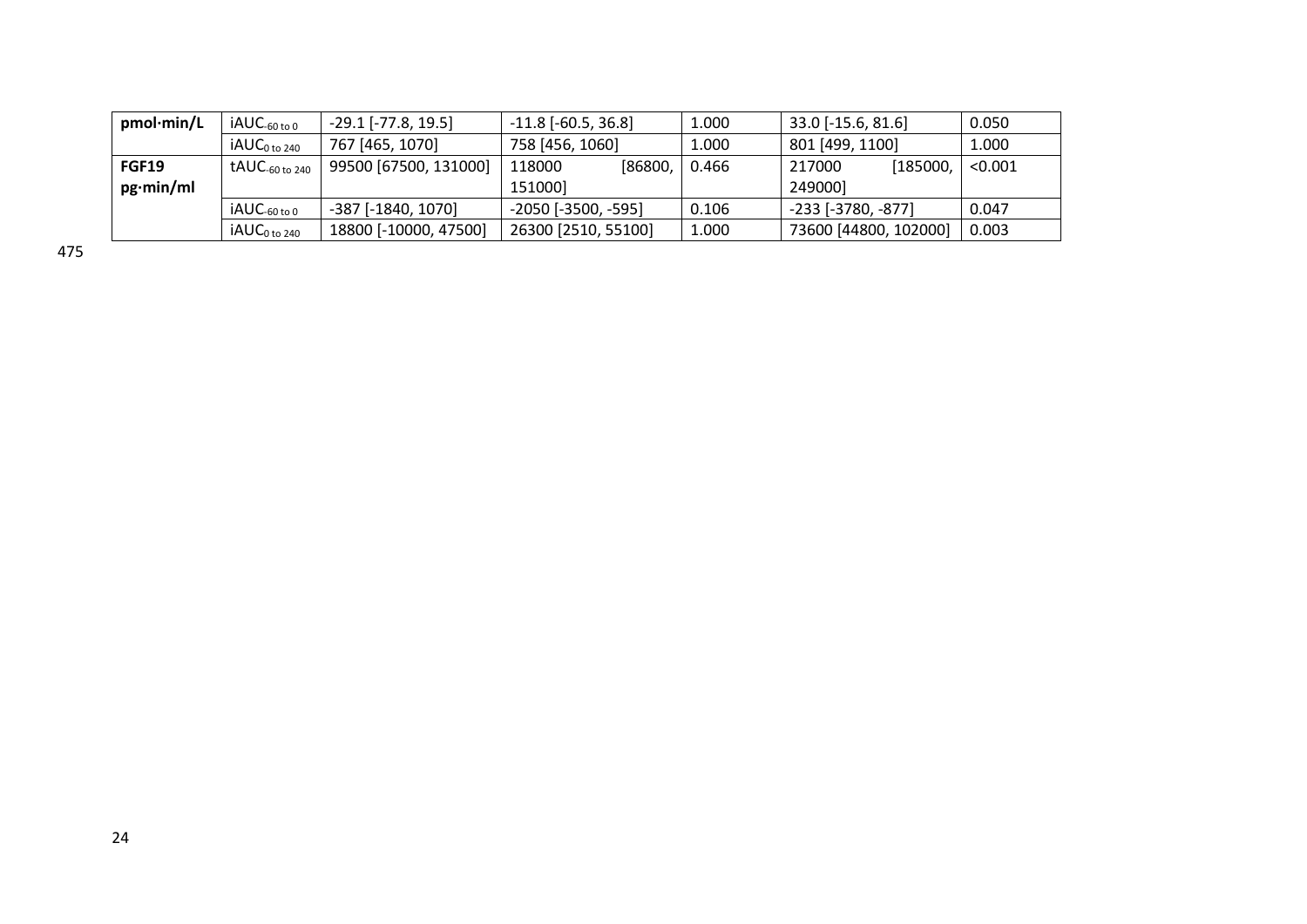

477

478 **Figure 1: Glucose and insulin responses to bile acid intervention**. Nil: dot-dashed lines, filled circles, 479 red lines/bars; UDCA: dashed lines, filled squares, green lines/bars; CDCA: solid lines, filled triangles, 480 blue lines/bars. Dynamics of glucose (A) and insulin (B), means and SEM plotted. Incremental area-481 under-curve (iAUC) for insulin from -60 to 0 min (C) and 0 to 240 min (D), after BA ingestion at -60 min 482 and mixed meal ingestion at 0 min plotted as means and 95% confidence intervals. Bonferroni 483 adjusted p-values for contrast of Nil vs CDCA indicated (repeated measures linear mixed model). (E) 484 Insulinogenic index (insulin<sub>15 min</sub> – fasting insulin / glucose<sub>15 min</sub> – fasting glucose) in mU/mmol plotted 485 as means and 95% confidence intervals, Bonferroni adjusted p-value reported for contrast of Nil vs 486 CDCA (repeated measures linear mixed model). (F) Matsuda whole-body insulin sensitivity index (MISI) 487 in pmol<sup>-1</sup> $\cdot$ mmol<sup>-1</sup>, means and SEM plotted.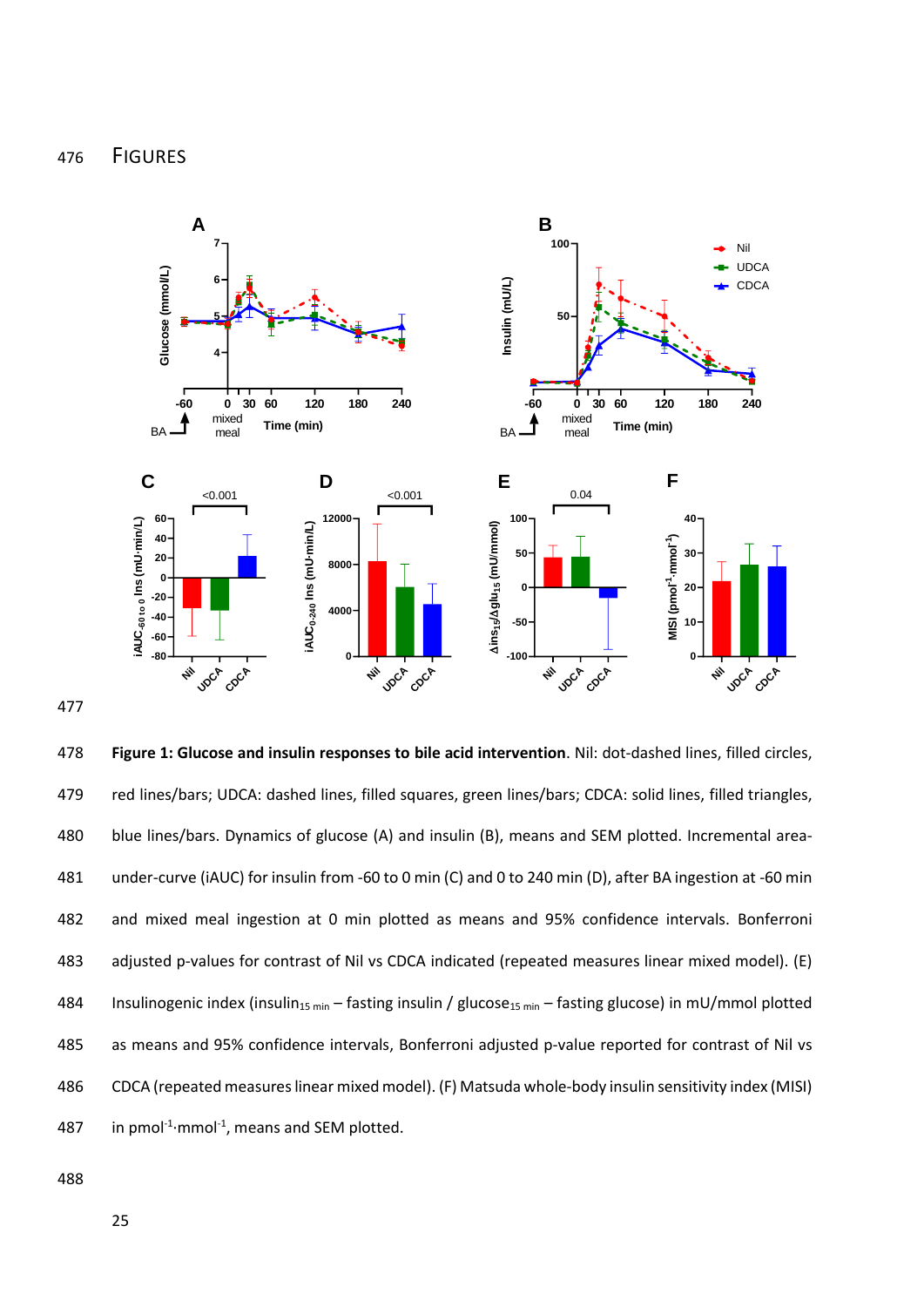

490 **Figure 2: Gut hormone and FGF19 responses to bile acid intervention at -60 min and mixed meal at**  491 **0 min.** Nil: dot-dashed lines, filled circles, red lines; UDCA: dashed lines, filled squares, green lines;